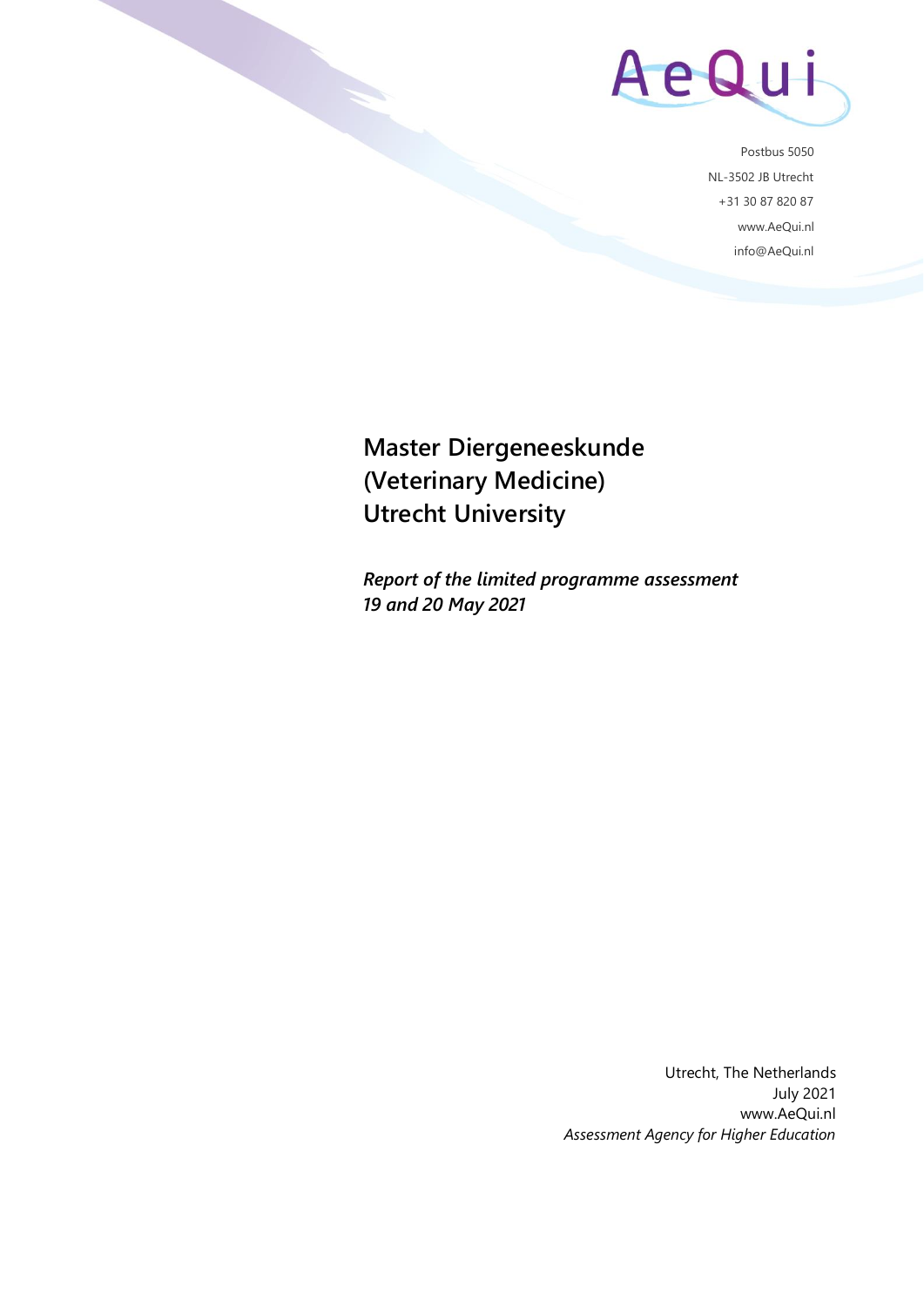# **Colophon**

**Programme** Utrecht University Master Diergeneeskunde (Veterinary Medicine) Location: Utrecht Mode of study: fulltime Croho: 66570

Result of institutional assessment: positive

#### **Assessment committee**

prof. dr. D.J. (David) Argyle, chair prof. dr. K.E. (Kerstin) Müller, domain expert dr. H.A.T. (Heleen) Miedema, domain expert prof. dr. F. (Fedde) Scheele, domain expert DVM E. (Esben) Østergaard Eriksen, student member Linda van der Grijspaarde, secretary

The Assessment committee was presented to the NVAO for approval.

The assessment was conducted under responsibility of AeQui Nederland Postbus 5050 3502 JB Utrecht The Netherlands www.AeQui.nl

*This document is best printed in duplex*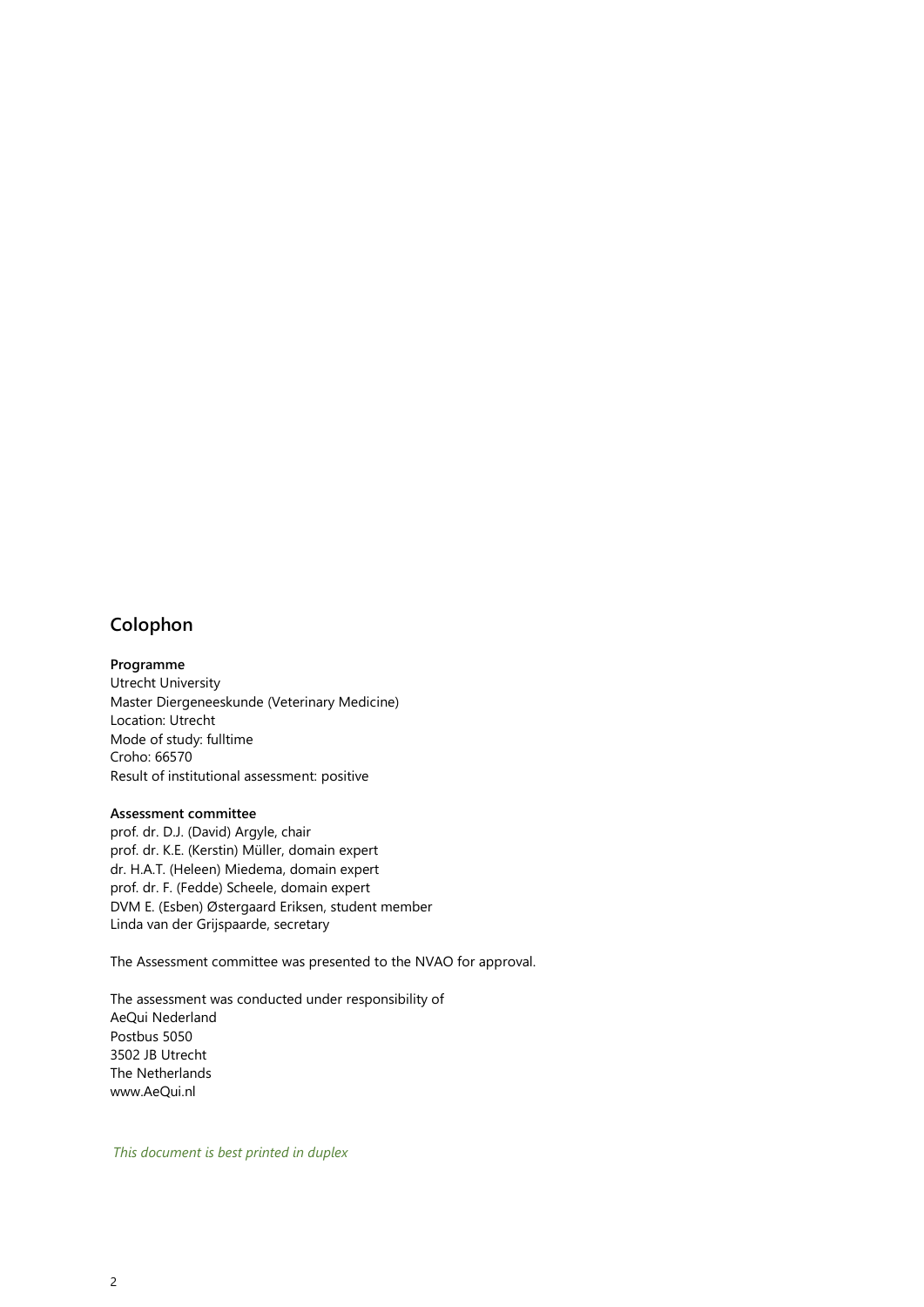

# Table of contents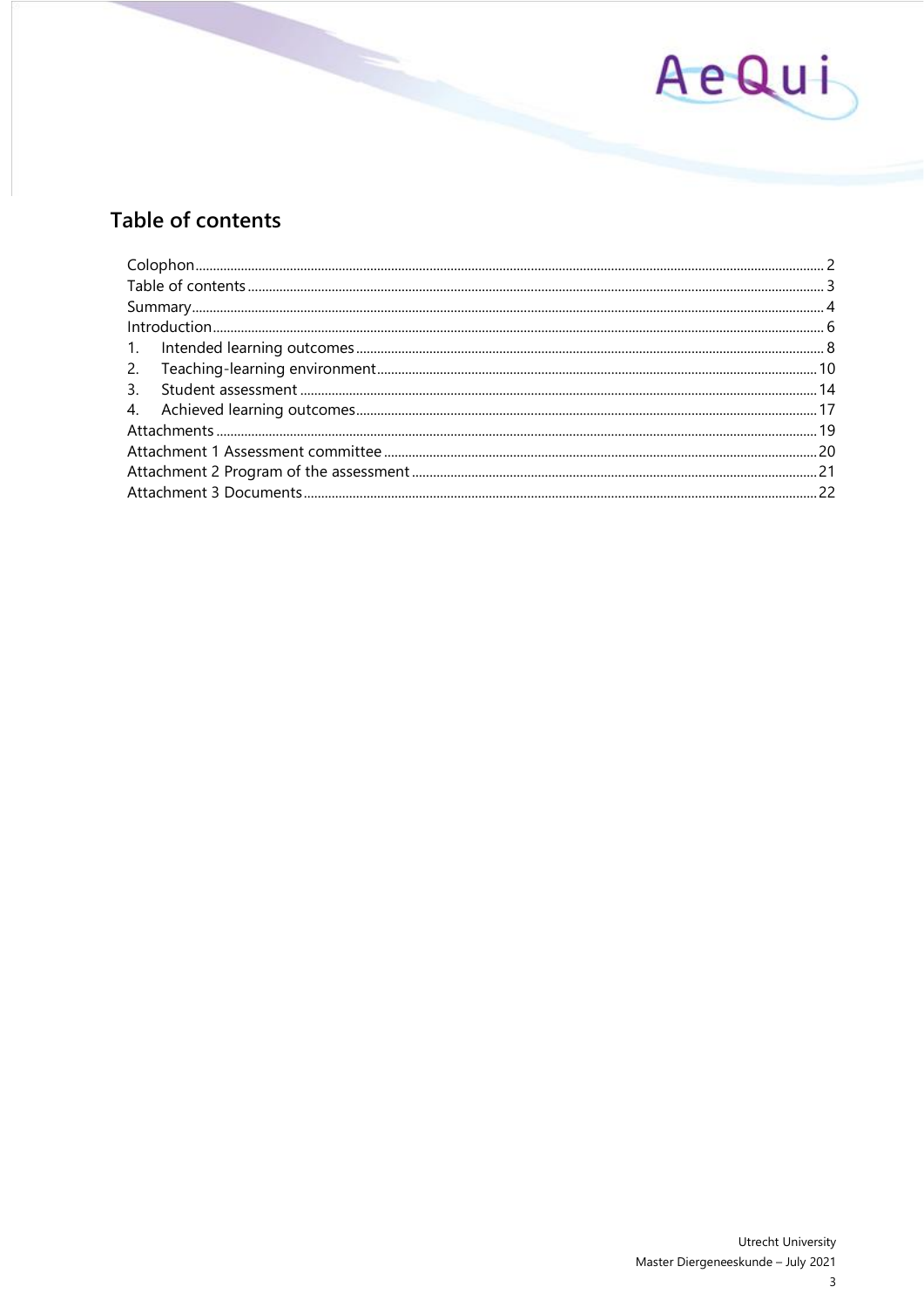# **Summary**

On 19 and 20 May 2021 an assessment committee of AeQui visited the Master programme Diergeneeskunde (Veterinary Medicine) at Utrecht University online. The committee judges that the programme meets each standard; the overall quality of the programme **meets the standard**.

#### **Intended learning outcomes**

The programme has a clear profile aiming to prepare students to become fully qualified veterinarians, with a differentiation in the health of either farm animals, companion animals or equines. The programme has translated its profile into nine intended learning outcomes that are elaborated in criteria per outcome. According to the committee, these intended learning outcomes and criteria are well described in terms of level and orientation and are in line with the domain-specific (international) requirements for veterinary medicine. The assessment committee assesses that the intended learning outcomes **meet the standard.** 

#### **Teaching-learning environment**

The full-time Master's programme of 180 EC runs in Dutch. The programme consists of a major and a space for profiling. In the major, the students choose an animal-specific programme: Farm Animal Health & Veterinary Public Health, Companion Animal Health or Equine Health. The committee feels the curriculum is designed in a conducive manner to the achievement of the intended learning outcomes. In a redesign of the curriculum that will be implemented in the coming years, the Faculty will adequately addresses issues as more opportunities for individualising the study programme, increasement of the education offered in primary care, and more focus in the skills labs on the basic surgeries that students will actually are going to perform in practice. The staff is qualified, enthusiastic and very supportive for the students. The accommodations are sufficient for the realisation of the curriculum. Students have access to state-of-the-art facilities for veterinary medicine. The programme has an active mentoring and guidance system for students in place. The assessment committee assesses that the teachinglearning environment **meets the standard**.

#### **Student assessment**

In several courses a written assessment is caried out with multiple choice, open questions, matchings questions, and/or questions with sound or film fragments. In addition, for the clinical parts of the programme programmatic assessment is in use. With the programmatic approach the assessment focusses on the longitudinal development of students in becoming a qualified veterinary professional; students receive much feedback and are put in position to actively take control of their learning. According to the committee, the programme has an adequate, innovative assessment system. The student assessments assess the students' knowledge and practical skills at Master's level. The assessments are valid, reliable and sufficiently independent. The requirements are transparent to the students. The quality of the assessments is sufficiently safeguarded and meets the quality standards. The tests support the students' own learning processes. The assessment committee assesses that the student assessment **meets the standard.**

## **Achieved learning outcomes**

The final products of the Master's programme are the student's portfolio resulting from their basic clinical rotations and the differentiated major, and the thesis resulting from the Research Project. Partly based on the assessment of fifteen recent theses of the programme, the committee establishes the students reach a sufficient level of achievement and are well prepared for entering the field of veterinary medicine. The assessment committee assesses that the achieved learning outcomes **meets the standard.**

## **Recommendations**

In order to bring the programme to an even higher level of quality in the future, the committee issues the following recommendations: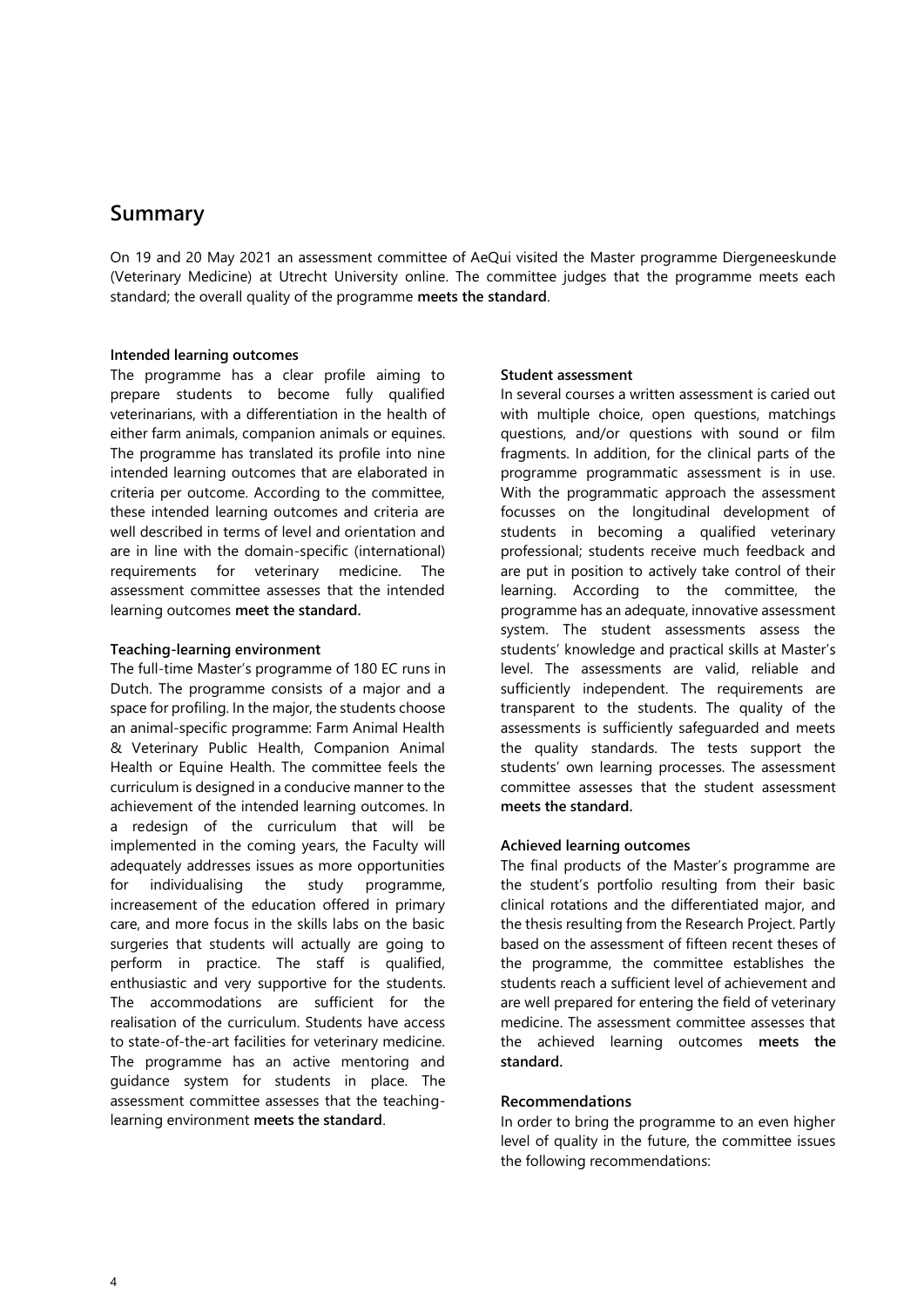

- Formalise the contacts with the stakeholder industry in, for example, formation of an advisory board, so the Faculty can discuss issues such as the topicality of the intended learning outcomes, the relevance to societal needs and the connection of the programme to the veterinary professional field.
- In the redesign of the programme, consider more focus on self-steering competences based on self-esteem and awareness of the student's problem-solving strategies. In addition,

consider offering an internship at the beginning of the programme, as a formative moment for students to know how they perform in first line tasks.

- Conduct periodic evaluations among all graduated Master students.
- Seek more consultation with supervisors in the veterinary practice, as they sometimes receive too little feedback on how they deal with the students.

All standards of the NVAO assessment framework (2018) are assessed positively; the assessment committee therefore awards a positive recommendation for the accreditation of the programme.

On behalf of the entire assessment committee, Utrecht, July 2021

Chair Secretary Secretary

prof. dr. D.J. (David) Argyle drs. L. (Linda) van der Grijspaarde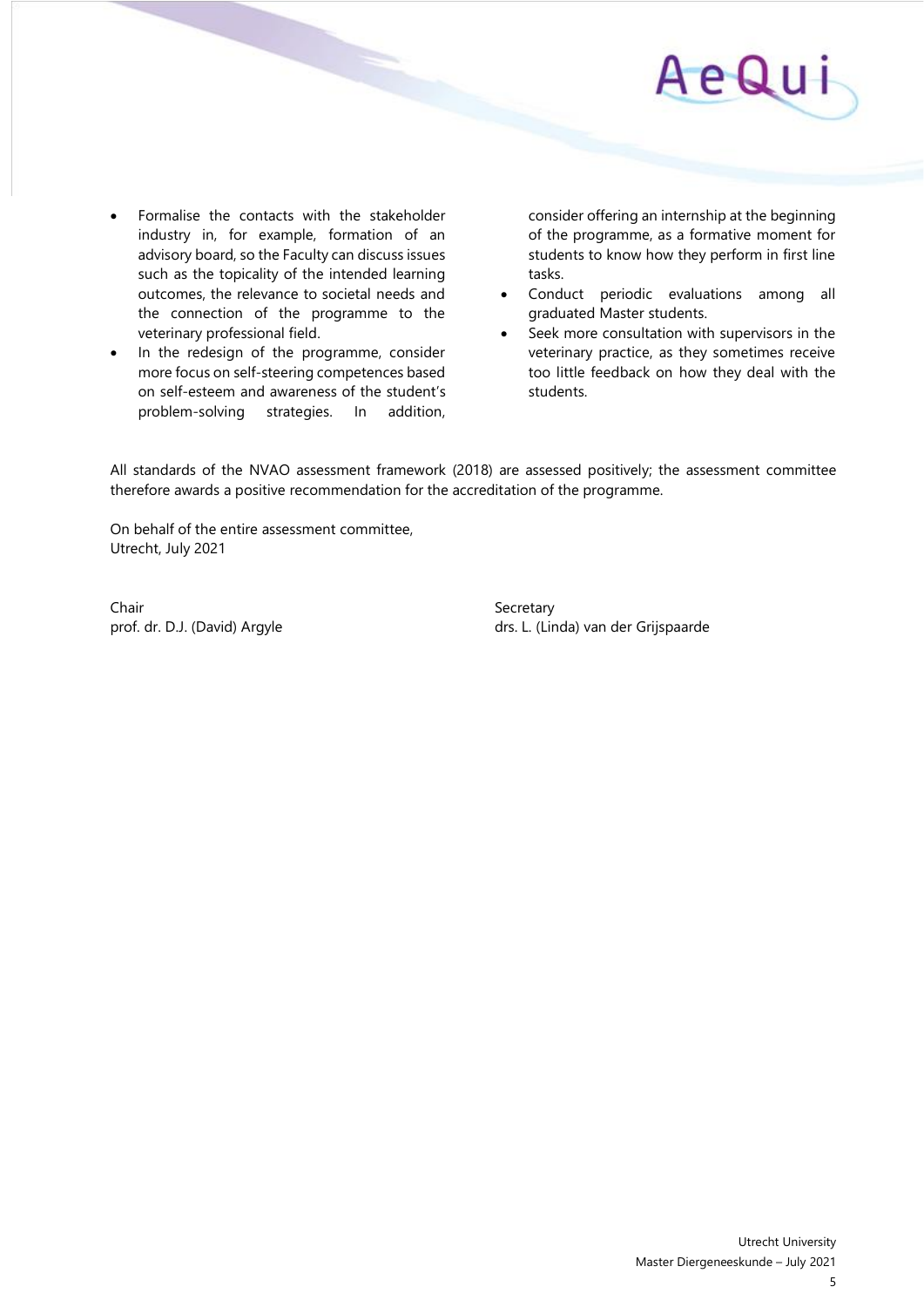# **Introduction**

This report describes the limited programme assessment of the Master's programme in Veterinary Medicine (Diergeneeskunde) offered by Utrecht University. The programme is a three-year full-time Master's programme, amounting to 180 EC.

# **The institute**

Utrecht University boasts seven faculties and three teaching institutes. The university has about 30.000 students and 6.700 staff members.

The Faculty of Veterinary Medicine is one of the seven Faculties. It is the only institution in the Netherlands that offers an academic degree in Veterinary Medicine. The Faculty is organised in a matrix structure wherein the three research departments (Biomolecular Health Sciences, Clinical Sciences and Population Health Sciences) represent the vertical lines and education as well as the research themes form the horizontal lines.

## **The programme**

The programme is a three-year full-time Master's programme, amounting to 180 EC.

After completion of the programme, students obtain a Master's degree in Veterinary Medicine making it possible to apply for license as a veterinary practitioner. However, upon entering the Master's programme, students have a choice to differentiate in one of three distinct animalspecific programmes: Farm Animal Health & Veterinary Public Health, Companion Animal Health, Equine Health.

The Master's programme is taught by the staff of the three departments Biomolecular Health Sciences, Population Health Sciences and Clinical Sciences, with special roles for the last two departments, which play a great part in the students' clinical rotations. Clinical rotations make up more than half the credits of the programme.

The Master's programme is also accredited by the European Association of Establishments for Veterinary Education (EAEVE), the American and Canadian Veterinary Medical Associations (AVMA and CVMA). These last two accreditations enable graduates to practice in the USA and Canada (after completing the NAVLE), Australia, and New Zealand as well as in the EU.

# **The assessment**

Utrecht University assigned AeQui to perform a quality assessment of its Master's programme in Veterinary Medicine. In close co-operation with the programme management, AeQui convened an independent and competent assessment committee. A preparatory meeting with representatives of the programme was held to exchange information and plan the date and programme of the site-visit.

In the run-up to the site visit, the assessment committee has studied the self-evaluation report on the programme and reviewed a sample of student work. The findings were input for discussions during the site visit.

The online site visit was carried out on 19 and 20 May according to the programme presented in attachment 2. The Bachelor's programme and the Master's programme in Veterinary Medicine are both assessed in this visit.

The committee has assessed the programme in an independent manner. At the end of the visit, the chair of the assessment committee presented the initial findings of the committee to representatives of the programme and the institution.

In this document, the committee is reporting on its findings, considerations and conclusions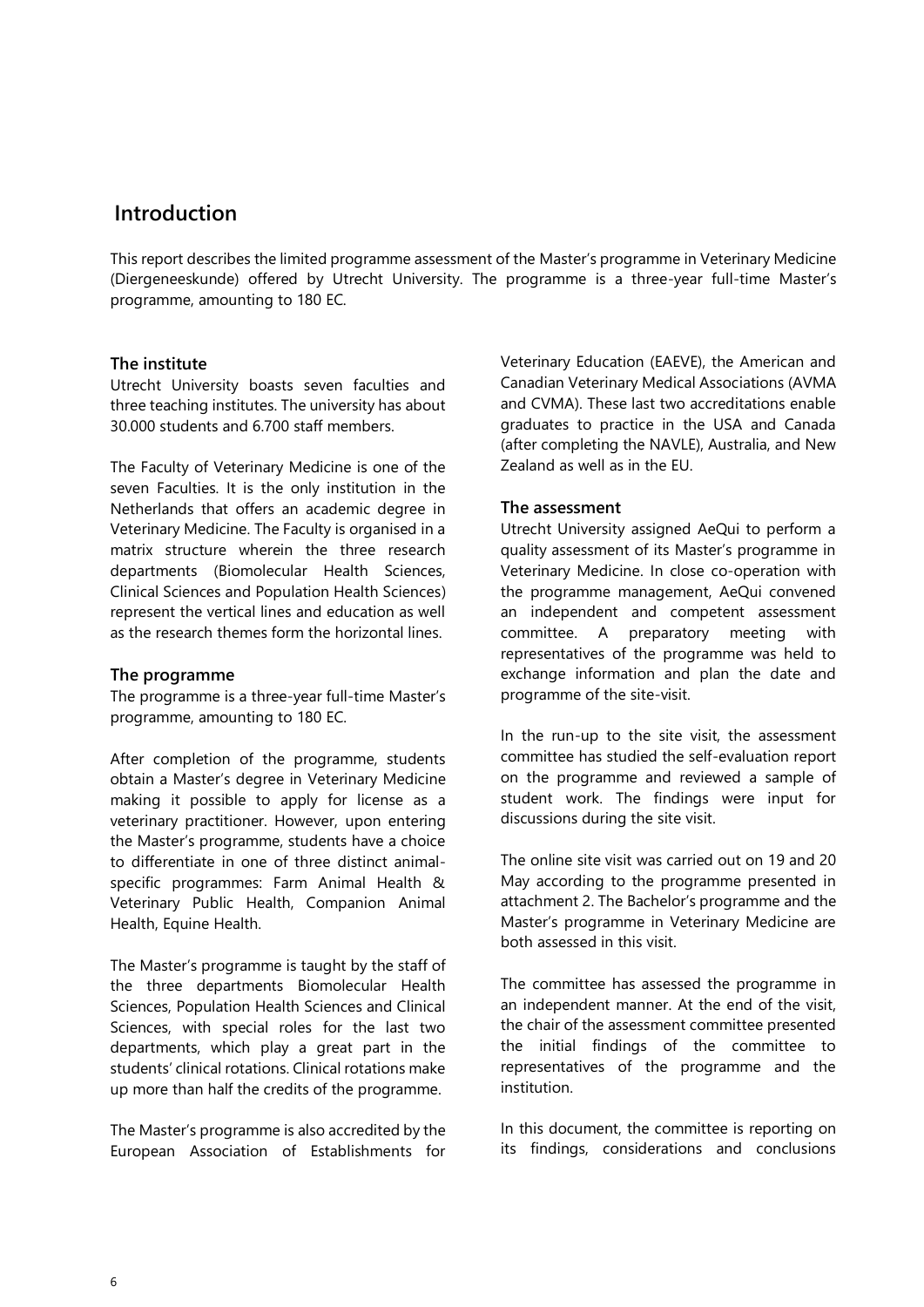

according to the 2018 NVAO framework for limited programme assessment. A draft version of the report was sent to the programme

management; its reactions have led to this final version of the report.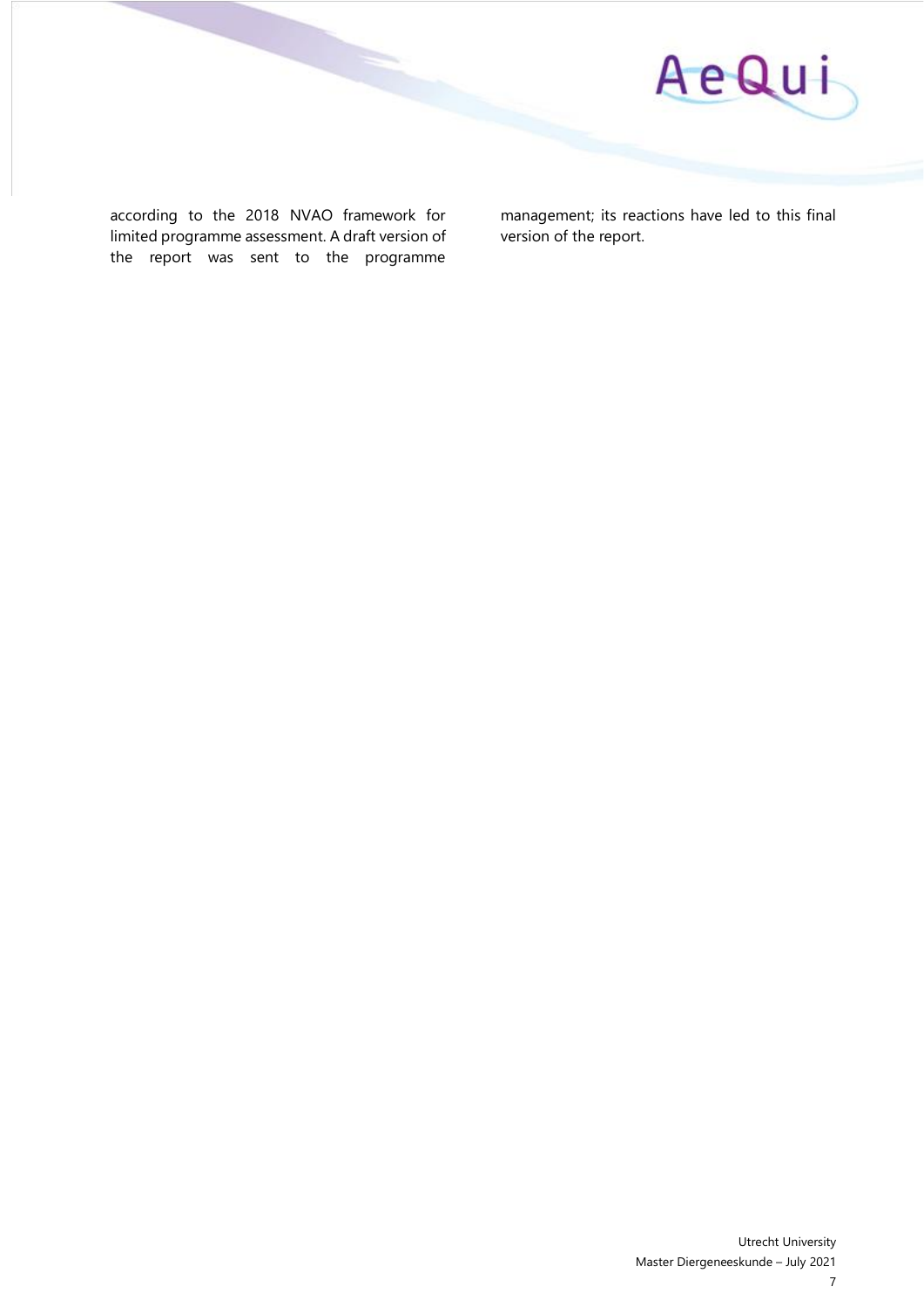# **1. Intended learning outcomes**

The assessment committee assesses that the intended learning outcomes **meet the standard**. The programme has a clear profile aiming to prepare students to become fully qualified veterinarians, with a differentiation in the health of either farm animals, companion animals or equines. The programme has translated its profile into nine intended learning outcomes that are elaborated in several criteria per outcome. These intended learning outcomes and criteria are well described in terms of level and orientation and are in line with the domain-specific (international) requirements for veterinary medicine. The contacts with the professional field could be formalised in an advisory board or similar committee with members of the stakeholder industry.

# **Findings**

The aim of the Master's programme is to prepare students to become fully qualified veterinarians with a differentiation in the health of either farm animals, companion animals or equine. Additionally, graduates are also qualified to work in the wider field of the biomedical sciences. Practicing as a veterinarian is governed by (international) laws and regulations. Because the Master's programme results in the authority to practice as a veterinarian, the Master's programme takes these laws and regulations into consideration within the programme.

The programme leads to a Master of Science degree. Due to the AVMA accreditation of the programme students may also use the title Doctor of Veterinary Medicine (DVM) where applicable.

The aim of the programme is reflected in the intended learning outcomes. They are formulated on the basis of the competence framework of the American Association of Veterinary Medical Colleges and the framework of the Veterinary Professional (VetPro) developed within Utrecht University. They comply with the guidelines set by the European Association of Establishments for Veterinary Education, the European Coordination Committee for Veterinary Training, the American Veterinary Medical Association and the Royal College of Veterinary Surgeons.

In 2018 the learning outcomes are fine-tuned. The nine revised ones are less detailed, leaving the programme more flexibility to adapt to developments in research and education.

The intended learning outcomes are as follows:

- 1. Clinical reasoning and decision-making: The graduate demonstrates critical thinking and problem solving to arrive at evidence-based decisions that considers animal and client needs, available resources, and social and societal context.
- 2. Individual animal care and management: The graduate has relevant knowledge and expertise to perform preventive, diagnostic, medical and surgical procedures for the health, welfare and treatment of animals, appropriate to the context and life stage of the animal.
- 3. Animal population care and management: The graduate designs and implements programs to improve the health, welfare and productivity of animal populations.
- 4. Veterinary public health/one health: The graduate responds to issues at the interface of animals, humans, and the environment, utilizing a global perspective and sensitivity to local cultures.
- 5. Communication: The graduate communicates effectively with diverse clients, colleagues, other relevant stakeholders and the public to promote animal, human and environmental health and well-being.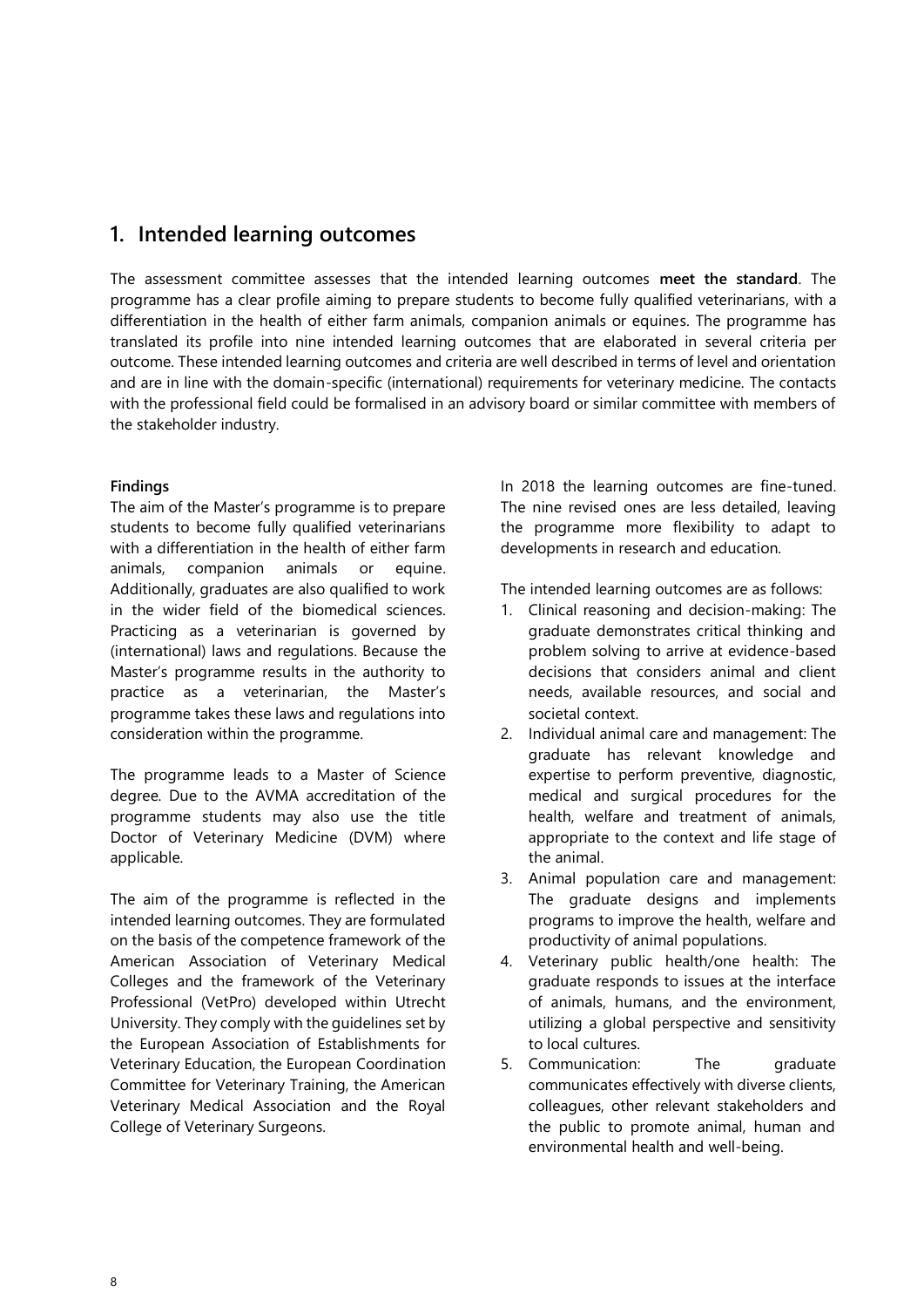

- 6. Collaboration: The graduate collaborates with colleagues, other health care professionals, clients and other stakeholders, shows leadership and acts as an interprofessional team member.
- 7. Professionalism and professional identity: The graduate is self-reflective, seeks personal and professional development and is aware of their personal well-being and societal responsibilities.
- 8. Entrepreneurship, financial and practice management: The graduate utilizes business acumen to manage professional and personal decisions, complies with legal and regulatory requirements and ensures safety of the workplace.
- 9. Scholarship: The graduate demonstrates the systematic identification, evaluation, integration and adaptation of evidence and experience to formulate questions and solutions, and to educate others.

The nine intended learning outcomes are elaborated in three to seven criteria per outcome. They show a focus on specialist veterinary knowledge indicates Master's level, as well as a focus on preparation for the field of employment.

#### **Considerations**

The committee established that the profile of the programme is translated into nine intended

learning outcomes, elaborated in criteria. According to the committee, these intended learning outcomes and criteria are well described in terms of level and orientation and are in line with the domain-specific (international) requirements and legislation for veterinary medicine. By aligning the learning outcomes with VetPro, they represent the consensus of the Dutch veterinarians view on the field. Because the learning outcomes can appear abstract, the committee welcomes the intention of the programme to formulate professional activities (EPAs) as a derivative of the learning outcomes.

The committee notes that the Bachelor's and Master's programme together have many contacts with the professional field. The committee recommends that these contacts with the stakeholder industry be formalised in, for example, an advisory board. In such a board, the Faculty can discuss issues such as the topicality of the intended learning outcomes and the relevance to societal needs.

Based on the interviews and examination of the underlying documentation, the assessment committee establishes that the intended learning outcomes **meet the standard**.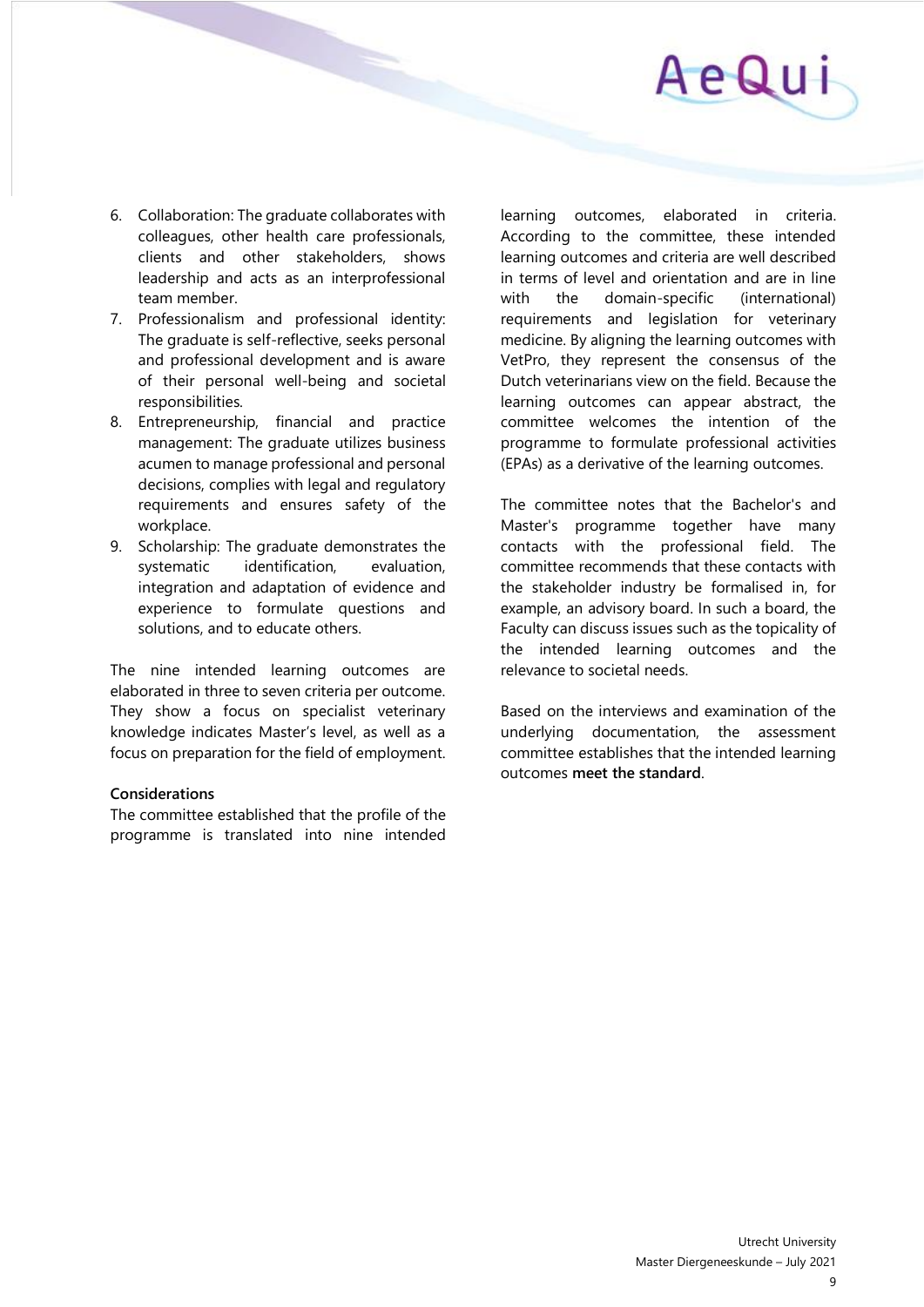# **2. Teaching-learning environment**

The assessment committee assesses that the teaching learning environment **meets the standard**. The curriculum is designed in a conducive manner to the achievement of the intended learning outcomes. The three differentiations, together with the uniform part and the profiling part, function well in preparing students to become fully qualified veterinarians with a differentiation in the health of farm animals, companion animals or equine. In a redesign of the curriculum, the Faculty addresses issues adequately as more opportunities for students to individualise their study programme and follow courses outside the Faculty or university, increasing the education offered in primary care, and giving more attention in the skills labs to basic surgeries that students will perform in practice. It might help to have an internship at the beginning of the Masters, as a formative moment for students to know how they perform in first line tasks. The curriculum ties in with the qualifications of the incoming students. The staff is qualified, enthusiastic and very supportive for the students. The accommodations are sufficient for the realisation of the curriculum. Students have access to state-of-the-art facilities for veterinary medicine. The programme has an active mentoring and guidance system for students in place.

## **Findings**

# *Contents*

The full-time Master's programme spans three years (180 EC) and consists of a major and a space for profiling. The major has a uniform part that all students in the programme follow and a part that is differentiated according to the animal-specific programme chosen by the student. They may choose one of the following three programmes:

- Farm Animal Health & Veterinary Public Health (uniform part + differentiated part: 121,5 EC);
- Companion Animal Health (uniform part + differentiated part: 121,5 EC);
- Equine Health (uniform part + differentiated part: 124,5 EC).

In recent years, approx. half of the students chose the Companion Animal Health programme and approx. one third opted for Farm Animal Health and Veterinary Public Health. The remainder chose the Equine Health programme.

The uniform part of the major consists of three courses and the basic clinical rotations. The differentiated part of the major consists of clinical rotations in the animal-specific programme chosen and of extramural studies.

The profiling part exists of a track (25,5 EC for Farm Animal Health & Veterinary Public Health and Companion Animal Health, 22,5 EC for Equine Health), elective courses (15 EC) and a research project (18 EC).

Electives and the topic of the research project may be chosen freely, in so far as it fits into the research portfolio of the Faculty and a supervisor is available. The track may be chosen from a list of five:

- Clinical specialism 'in depth' (specialisation within the chosen animal-specific programme)
- **Research**
- Administration & Policy
- One Health
- Animal Welfare Management

The Clinical specialism - 'in depth' track is chosen by the majority of the students, although in the last five years an increasing number of students has opted for one of the non-clinical tracks. Elective courses may be chosen from the Veterinary Medicine programme or other programmes.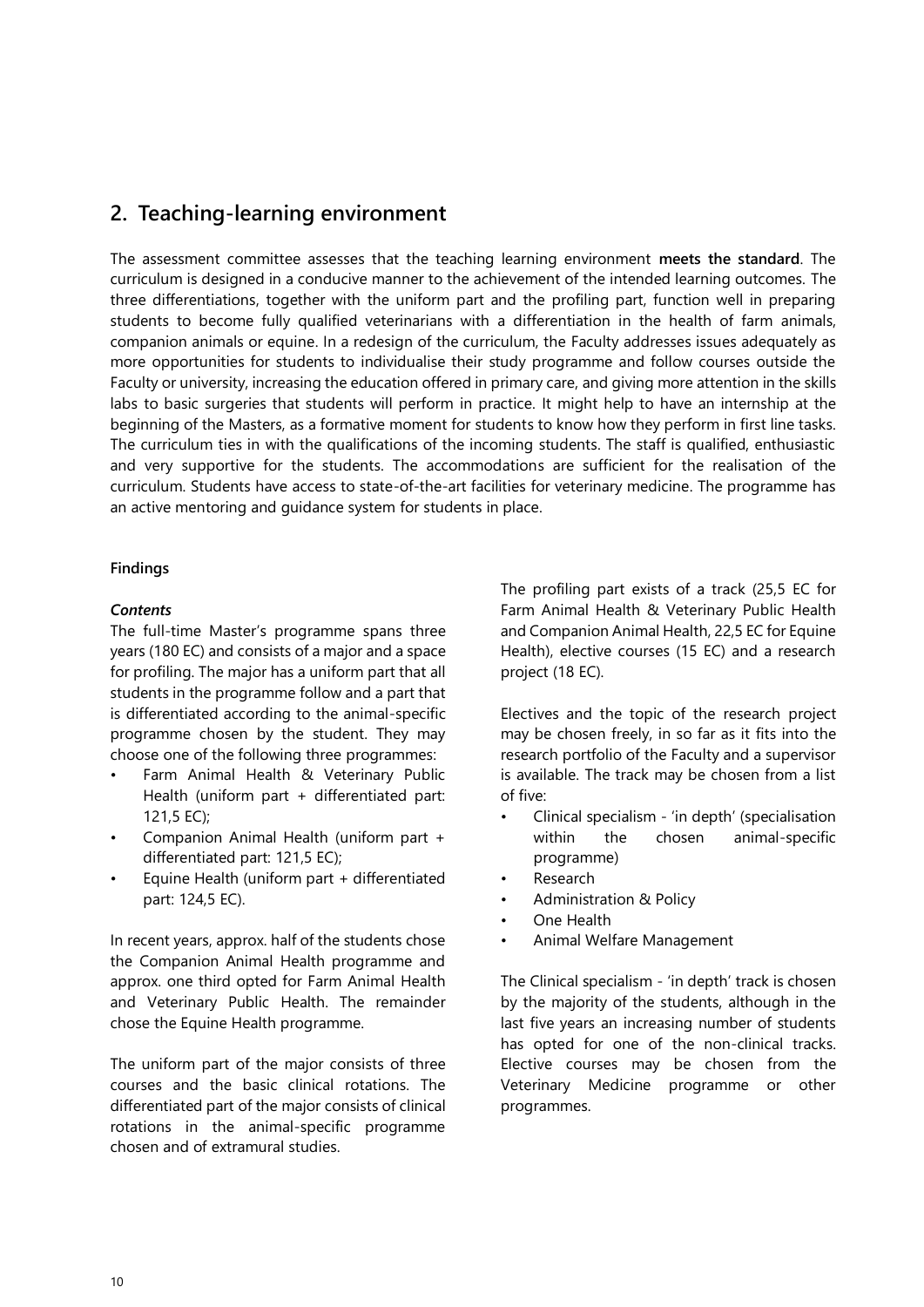

In academic year 2019-2020, the Faculty has started to examine ways to improve the Master's programme, which is set to start in academic year 2022-2023. The revised programme will have more opportunities for students to individualise their study programme and follow courses outside the Faculty or University. According to the Critical self-reflection, in this way students can prepare for the field of Veterinary Medicine in all its diversity and not only for the classical veterinary practice. The programme will also be more flexible to be easily adaptable to developments in society and in Veterinary Medicine.

#### *Didactic approach*

In the Master's programme, the following educational methods are applied:

- coursework, i.e. thematic course,
- programme components in which a Masterapprentice approach is used, i.e. the clinical rotation, but also extramural studies and the research project, and
- tutoring, in which the students' progress, well-being and plans are discussed and reflected on.

Students create a personal electronic portfolio to register feedback given by lecturers on the different competencies during clinical rotations. Students discuss their portfolio with their tutor at key moments in their programme.

Tutoring plays an important role in the Master's programme. Students may keep the tutor they had in the Bachelor's or opt for a new one, for instance depending on their chosen animalspecific programme. Student and tutor meet at least twice in the course of their Master's. Depending on the chosen track the number of meetings increases to six. The portfolio, the wellbeing and the future career of the student are discussed twice a year. In the meetings, students reflect on their progress and formulate their own study goals, which they note in their personal development plan.

In the Student Chapter, students show their appreciation for the didactic approach: 'Because of the different forms of education you study the material in different ways. During the Master, theoretical education is mainly given in the form of small group tutorials. These tutorials provide students with a more in-depth insight in the material, which is a good addition because there is not always time for discussion during practical education.'

According to the Critical Self-evaluation, even though the study load may at times be high, especially during shifts in their clinical rotations, almost all students who start the programme finish it within a reasonable time period. In the Student Chapter, students ask for a 'recalculation of the study load hours including all aspects of the Master'.

#### *Recent developments*

In 2020 the programme was offered online for a larger part. In the Master's programme, a lot of teaching normally takes place in the clinics. During the start of the COVID-19 restrictions, the Emergency care unit was open while the remaining parts were closed. After the first period the whole clinic was opened again. Students' obligations to fulfil clinical rotations were temporarily postponed. However, they were given the opportunity to voluntarily do clinical rotations to help offer emergency care. If they did so, they received the usual monitoring and credits.

The quality of the learning environment as well as the well-being of students was monitored. The University monitored programmes intuition wide: after each education period, questionnaires were distributed to all students and results were evaluated both by the vice-deans as by the Programme Committee. On the Faculty level, regular evaluations have continued to take place as much as possible. Additionally, the directors have organized regular online meetings for all students. Here, students could air their concerns, share ideas and receive moral support as a group.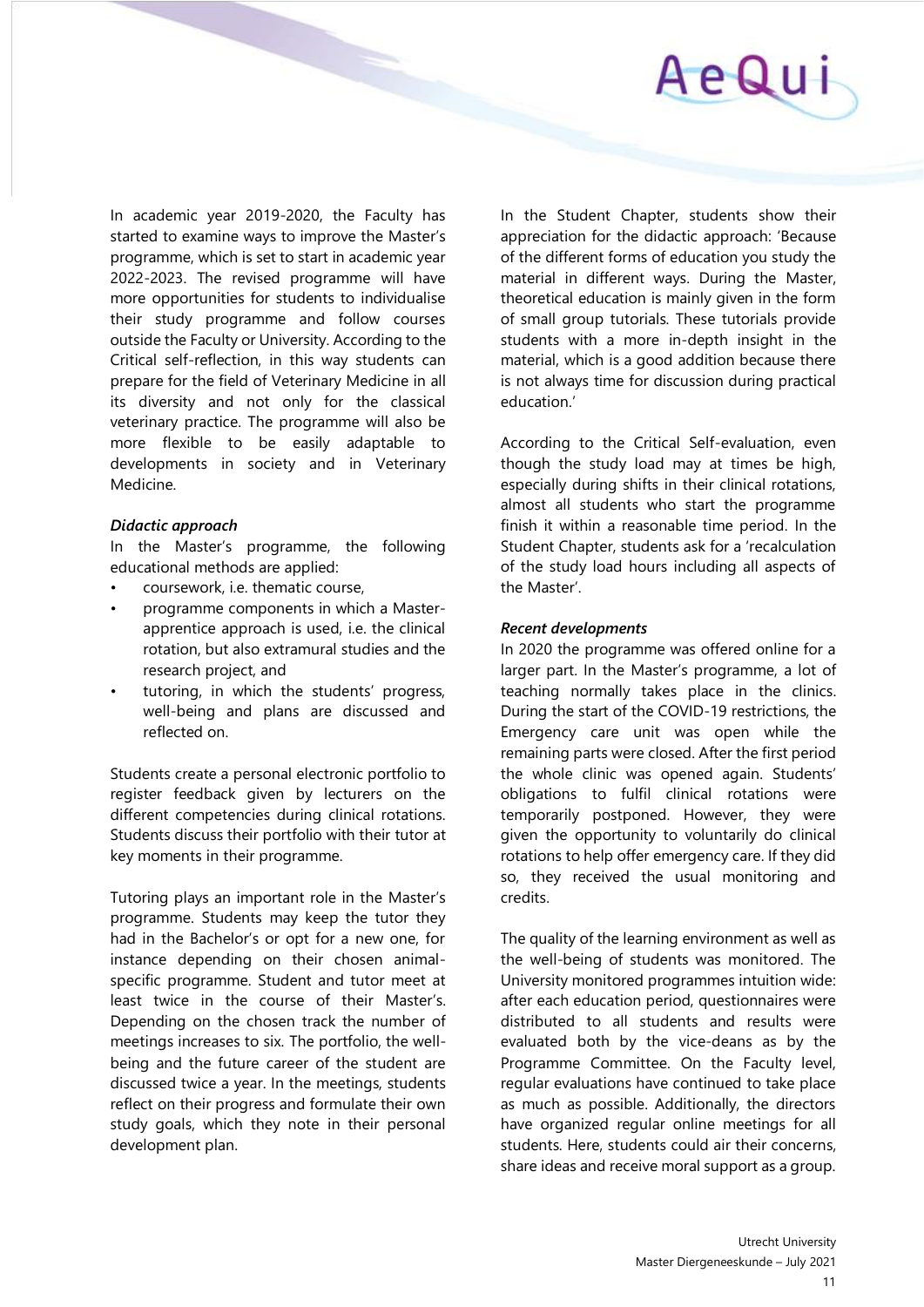Student counsellors have created extra opportunities for students with urgent needs to meet personally on campus. Both the University and the Faculty have created online information sessions, training and workshops for students' well-being.

# *Incoming students*

Similar to the Bachelor's programme, the influx in the Master's programme is limited to 225 students per year. The Faculty has developed a preMaster programme for students from the Bachelor's programme in Animal Sciences at Wageningen University & Research who are interested in entering the Master's animalspecific differentiation Farm Animal Health & Veterinary Public Health. In offering this opportunity as a minor to new groups of students, the Faculty wishes to increase student diversity.

# *Staff*

The student staff-ratio is approx. 1:10. According to the Critical self-reflection, this enables the students to learn in small groups in a setting that resembles the context of a practicing veterinarian closely. The greater part of their lecturers are veterinarians, many of them specialists in their field or training to become a specialist.

Assistant professors, associate professors and full professors have to obtain a University teaching qualification and may pursue a Senior teaching qualification. For continuing education in lecturing, Utrecht University's Centre of Academic Teaching offers courses and training programmes lecturers can follow to raise their teaching skills. The centre also offers a one-year course on 'academic leadership in education', which several senior Faculty staff members have taken.

# *Language and international focus*

The programme runs in Dutch. This means that lectures, tutorials and rotations take place in a Dutch environment. However, according to the Critical self-reflection, because the programme is

preparing for an international labour market, the programme is internationally oriented. On course level, international standard works are used. The Faculty has many teaching mobility agreements in place with sister veterinary schools in and outside the European Economic Area. The (revised) programme will offer courses or components taught in English. Examples are the Research project resulting in the thesis and certain electives and rotations. With offering these courses the Faculty hopes to receive students from foreign universities, increasing its population's diversity and the students experience.

# *Infrastructure*

The Faculty uses seven buildings on Utrecht Science Park, some of which house facilities and equipment that are suited to the specific needs of Veterinary Medicine. The Faculty features two clinics: the companion animal clinic and the equine clinic. Both are open 24 hours a day, seven days a week and function as the emergency healthcare facilities of the Utrecht region. Students can gain farm animal clinic experience at a similar level in the University farm animal clinic in Harmelen. Additionally, farm De Tolakker, an organically operated dairy farm, is located on campus also for educational purposes.

To practice the skills that are taught in coursework, the Faculty offers skills labs in which students can practise. They are supervised by lecturers, technicians and specially trained teaching assistants. The aim of skills labs is to offer a safe learning environment where students can practise their skills safely until they feel ready to practise on live animals, but also to reduce the number of experimental animals.

# **Considerations**

The committee has established that the contents of the curriculum enable students to achieve the intended learning outcomes. The three differentiations (Farm Animal Health, Companion Animal Health, Equine Health) together with the uniform part and the profiling part, function well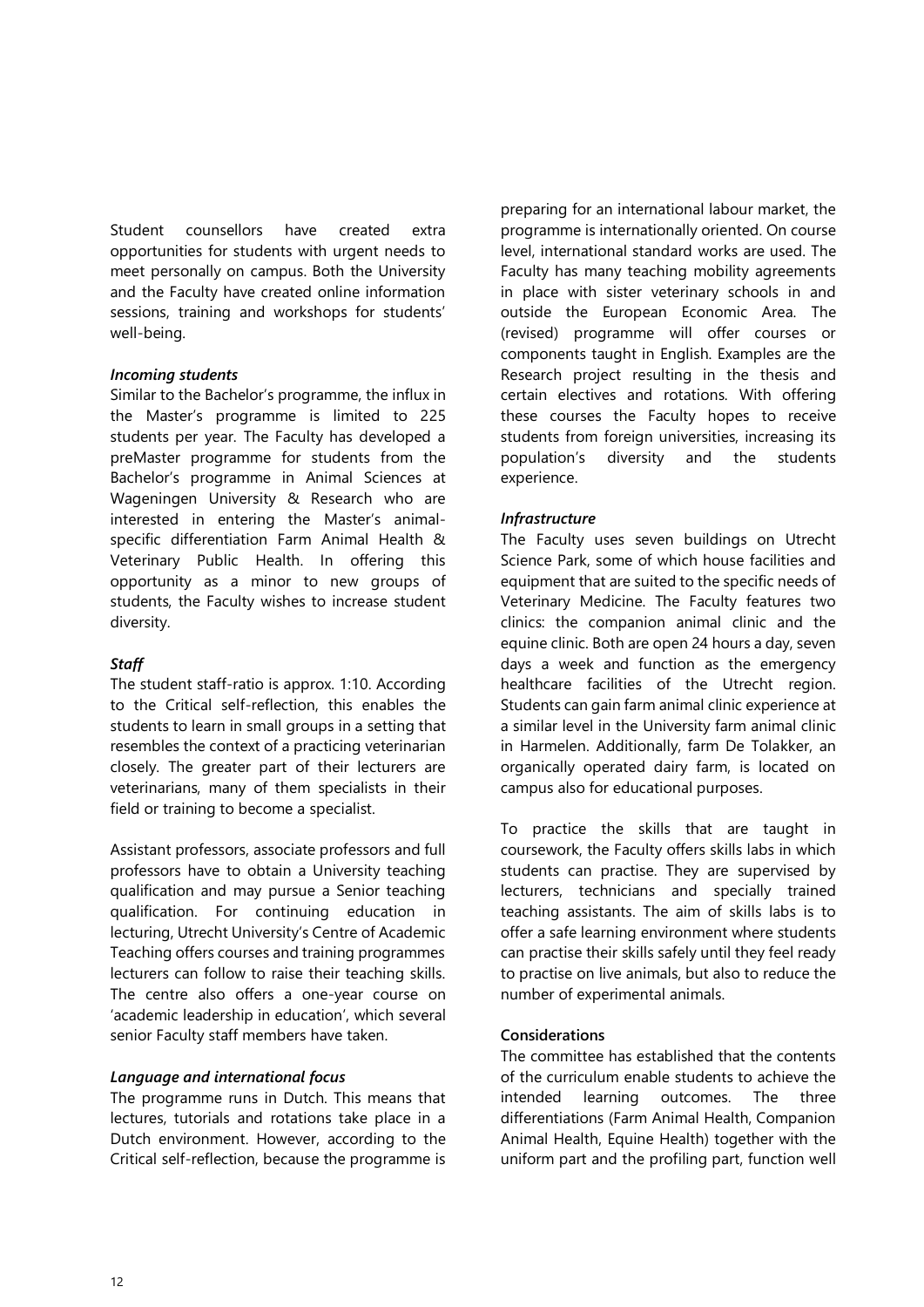

in preparing students to become fully qualified veterinarians with a differentiation in one of the three differentiations. The committee welcomes the revision of the programme, which will result in more opportunities for students to individualise their study programme and follow courses outside the Faculty or University. The committee is positive about increasing the education offered in primary care, as this is on the limited side in the current curriculum. The committee encourages the Faculty to prioritize the teaching of basic surgical procedures that students are actually going to perform in practice. The committee suggests to consider more focus on building confidence and ability to self-care of students. In addition, the committee thinks it would help to have an internship at the beginning of the programme, as a formative moment for students to know how they perform in first line tasks.

The committee feels the teaching-learning concept of the programme is supportive for the learning process of the students. The educational formats are adequate. Students spend a great part of their time in one of the state-of-the-art clinics working alongside experienced veterinarians and receive constant feedback aimed at improving their knowledge and skills. The teaching methods used by the programme are well appreciated by students. According to the committee, the perceived high workload by students remains an important focus of attention.

The committee welcomes that the Faculty takes the lessons learned in the past year to the renewal of the programme. For example, the committee appreciates the intention to increase the visits to farms and go with less students, which led to a higher quality of the learning experience.

The assessment committee observes that the staff team is qualified for the realisation of the

curriculum in terms of content and educational expertise. A strong feature of the programme is the staff-student ratio and the intensive, personal contact between staff and students which stimulates collaboration and provides ample opportunities for feedback between students and staff. The committee advises the Faculty to seek more dialogue with the supervisors in the veterinary practice. They sometimes lack feedback on the way they deal with the students.

The infrastructure, such as accommodation and material facilities, are very adequate for the realisation of the curriculum. Students have access to state-of-the-art veterinary facilities. The committee is positive about the reduction of using laboratory animals in education.

The tutoring of and provision of information to students are conducive to study progress and tie in with the needs of the students. The programme has an active mentoring and guidance system, that is a continuation of the system in the Bachelor's programme.

According to the committee, the Faculty has responded adequately to the limitations in the past year due to the COVID-19 restrictions and has applied suitable alternative forms of education, including online lectures.

Based on the interviews and examination of the underlying documentation, the assessment committee establishes that the programme **meets this standard**.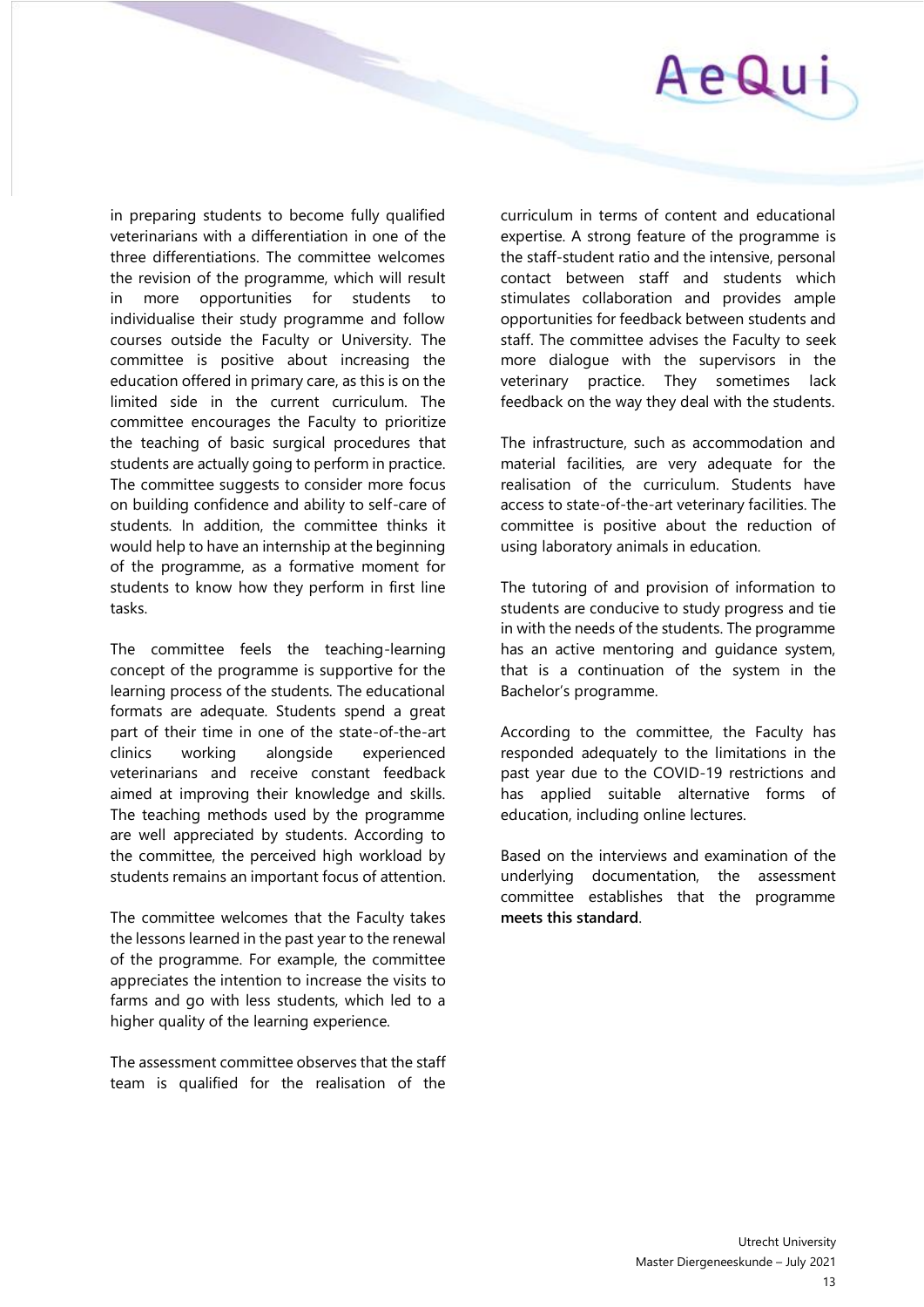# **3. Student assessment**

The assessment committee assesses that the student assessment **meets the standard**. The programme has an adequate assessment system. The student assessments assess the students' knowledge and practical skills at Master's level. The assessments are valid, reliable and sufficiently independent. The requirements are transparent to the students. In the programme, innovative assessment methods are used, such as the programmatic assessment. With the programmatic approach the assessment focusses on the longitudinal development of students in becoming a qualified veterinary professional. The quality of the assessments is sufficiently safeguarded and meets the quality standards.

# **Findings**

# *Assessment system*

In order to assess the acquired knowledge and the application of it, a final written assessment is carried out in several courses. Various types of questions are used, depending on the learning objectives: multiple choice, open questions, matchings questions, and questions with sound or film fragments. Currently, a progress test is developed that potentially could be implemented from September 2022 onwards.

In 2010 programmatic assessment, integrating learning and evaluation, was implemented for the clinical parts of the programme. It is used to assess the application of knowledge, skills and understanding in a context relevant, clinical setting. Students keep record of their learning process in an electronic portfolio. For students opting for the clinical track, programmatic assessment contributes approx. 70% of all assessment in the Master's programme. According to the Critical self-reflection, the scoring system provides the student with (peer) feedback on the learning process and simultaneously allows students to make wellfounded decisions about their learning activities. Because of its longitudinal character, students are supported in the process of developing meaningful competencies required for graduation.

Within the approach of programmatic assessment, different assessment methods are used to test the students during clinical work and subsequently provide them with feedback. Examples are the clinical tests that students take in their clinical rotations: clinical practice reviews, clinical evaluation exercises, multisource feedback rounds, evidence-based case reports and narrative reviews. Students receive feedback from students, teachers (intramural, as well as extra mural), clients, and staff. They work closely together in peer-to-peer learning groups, both mandatory and voluntary. Students receive coaching from their tutor twice a year. During these student-tutor meeting progress is discussed, and concrete actions are formulated for the upcoming period. The students actively seek the various forms of feedback on all seven competency domains and collect this in their portfolio.

A portfolio assessment committee conducts a summative evaluation of students' portfolios twice during the Master's programme to judge if sufficient progress towards graduation has been made. If the student opts for the clinical track, the portfolio is evaluated six times.

## *Quality assurance of the assessment*

The Faculty Assessment Policy was updated in 2018 and complies with the Utrecht University Education Guidelines and the programme's Education and Examination Regulations (OER). In the policy is described how assessments should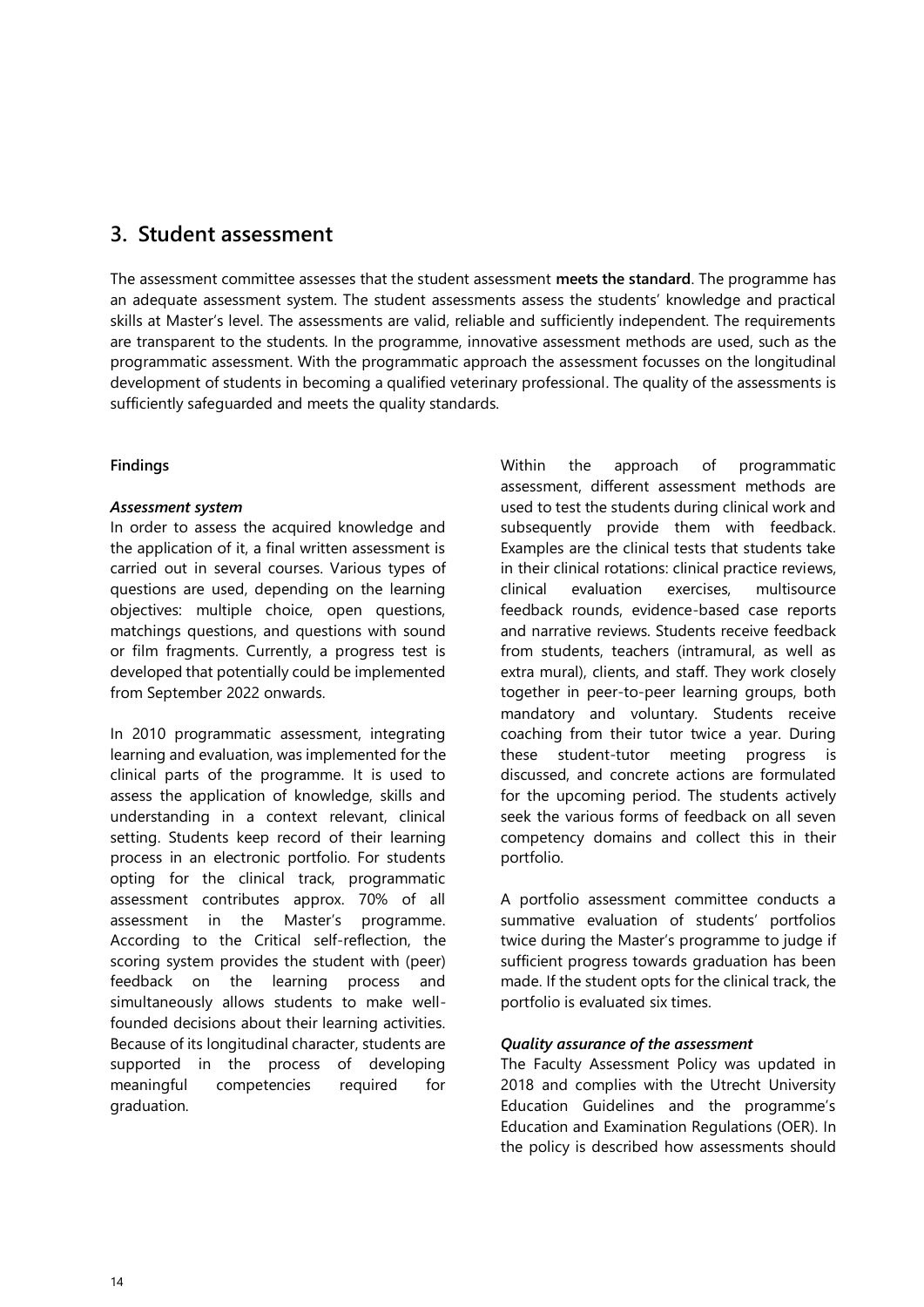

support the learning process of the students and offers guidance to course coordinators on how to organize assessments. It has been formulated at programme as well as course level.

The Board of Examiners of the Master's programme formally assures the quality of assessment and examination of the programme to ensure that all graduates have attained the intended learning outcomes. It does so by determining assessment guidelines within the framework of the programmes Education and Examination Regulations (OER). The Board is made up of senior staff members, is independent of the programme and reports to the dean on its activities annually. The Board of Examiners also determines if students have fulfilled the requirements of the programme and in this event awards the degree certificate.

The Board of Examiners has mandated an Assessment Committee Veterinary Medicine to monitor the quality of assessments using a threeyear review cycle. They review all applied assessments on alignment with intended learning outcomes, validity, reliability, transparency, and learning impact. The committee reports on its work to the Board of Examiners and the programme's director of education.

#### *Recent developments*

In 2020 the programme was offered online for a larger part. As many assessment methods as possible were switched to online methods. Assessment procedures were adjusted in such a way that they ensured that committing fraud was difficult, for instance by varying the sequence of questions. As soon as it was allowed it was decided for the Master that all written examinations should be held on campus again.

Extramural internships were adjusted and the number of weeks were halved. All students nearing the completion of their studies were given replacement assignments by the director of education, in consultation with the Board of Examiners, to ensure they would meet the final

requirements. A maximum of replacing eight weeks of clinical rotations was set to ensure this. It became clear to the Faculty that an individual, tailor-made approach for each student was required to achieve this. Students were for instance given substitute assignments, with a focus on communication with lay people. Upon reopening of the clinics, practical teaching in the Master's could recommence. This meant that students could continue their programmes.

The largest part of assessment is by personal feedback students collect for their portfolio. During the first weeks this was harder to obtain, but as students receive much and varied feedback in the course of their three years of studies, the overall quality of feedback in the portfolio remained satisfactory, according to the Faculty.

#### **Considerations**

The committee has established that the Master's programme has an adequate assessment system and assessment procedures. The assessment procedures are sufficiently implemented in the programme. Multiple assessment types are used in the programme and these are aligned with the learning outcomes.

The committee is positive about the use of innovative assessment methods, such as the programmatic assessment. With the programmatic approach the assessment focusses on the longitudinal development of students in becoming a qualified veterinary professional; students receive much feedback and are put in position to actively take control of their learning. However, it is very labour intensive, especially in a clinic setting. The committee welcomes the exploration of the Faculty to a more flexible and leaner version of programmatic assessment that suits daily practice within the clinics better and will be less labour intensive.

According to the committee, the Faculty has responded adequately to the limitations in the past year due to the COVID-19 restrictions and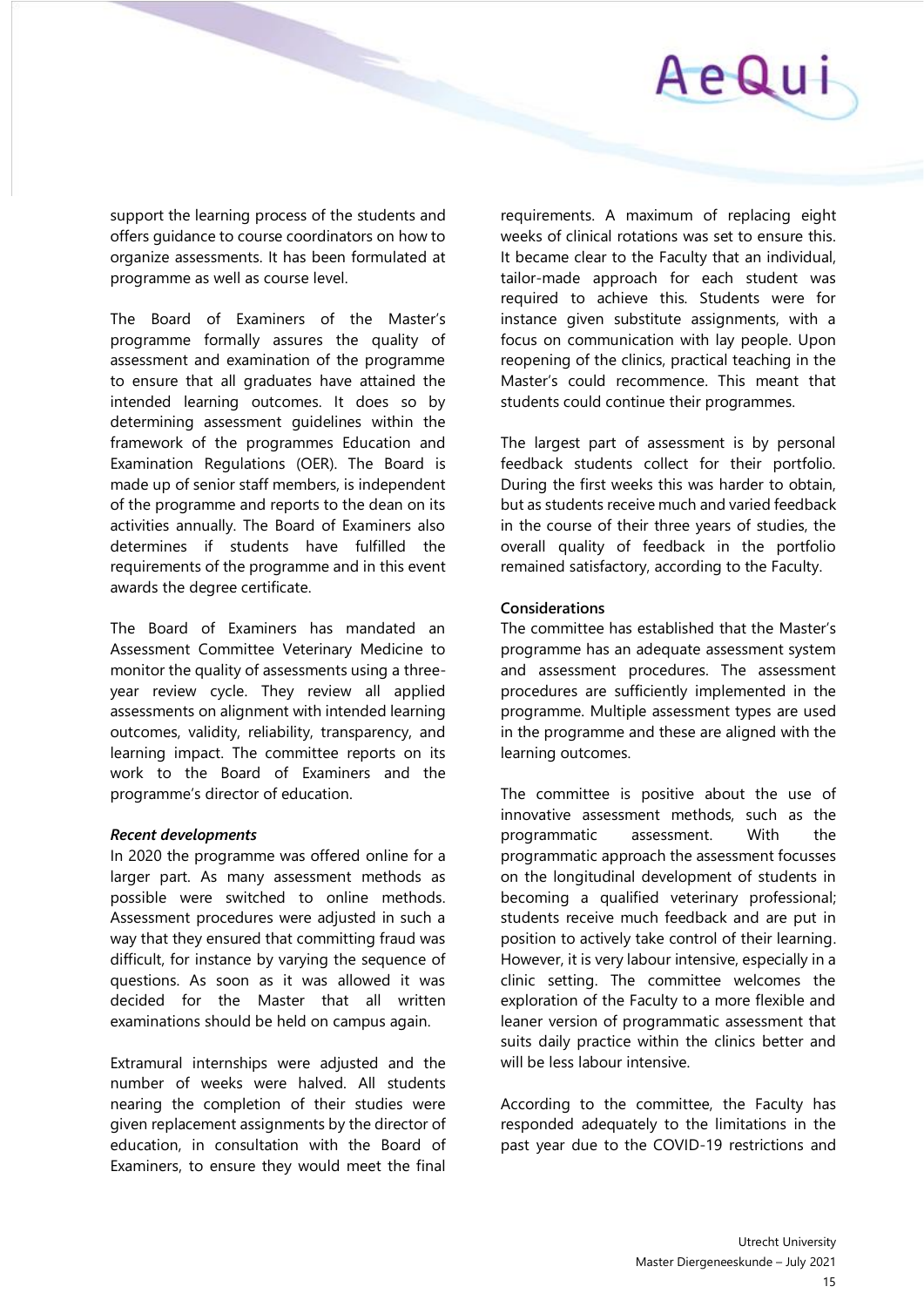has applied suitable alternative forms of testing, including online assessments.

The assessment policies are transparent, comprehensive and up to date. The Board of Examiners and the Assessment Committee perform thoroughly and pro-actively its tasks to control the quality of the exams, the assessment procedures and graduation research projects. The Board shows good knowledge of the programme and its assessment.

Based on the interviews and examination of the underlying documentation, the assessment committee establishes that the programme **meets this standard**.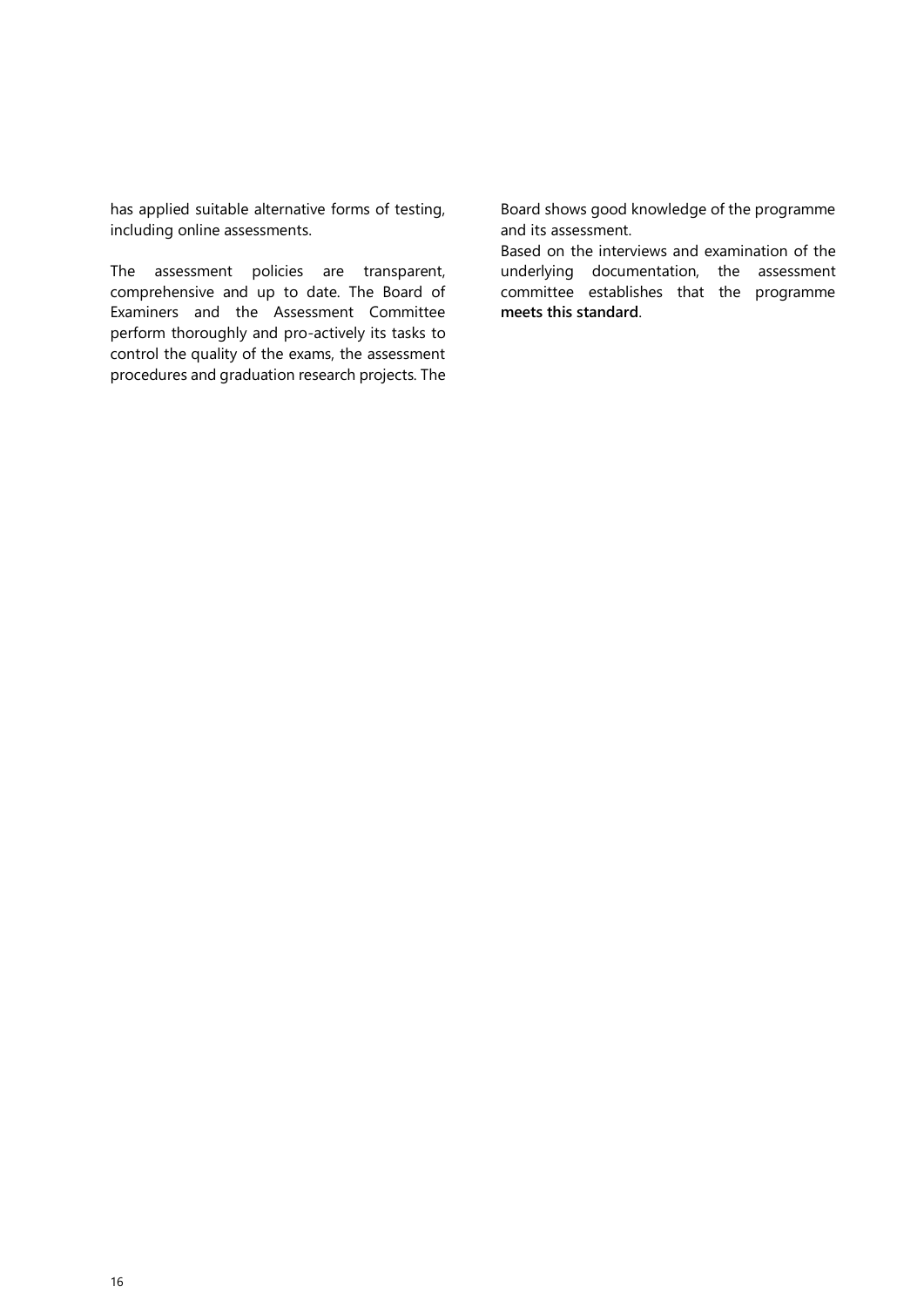# AeQui

# **4. Achieved learning outcomes**

The assessment committee assesses that the achieved learning outcomes meet the standard. The students reach a sufficient level of achievement and are well prepared for entering the field of veterinary medicine. The achievement of the intended learning outcomes is demonstrated by the results of the thesis and portfolio and the performance of graduates in practice.

## **Findings**

The final products of the Master's programme are the student's portfolio resulting from their basic clinical rotations and the differentiated major, and the thesis resulting from the Research Project.

The portfolio resulting from the basic clinical rotations and the differentiated major is assessed for the first time two years after students have started their basic clinical rotations. The second and final assessment of this part of the portfolio takes place in the third year and is aimed at checking if the student has achieved the requirements for graduation.

For the portfolio assessment a committee of portfolio assessors is formed. All assessors are trained by an expert in assessment of medical portfolios. The committee has monthly meetings to learn from each other and to discuss difficulties in portfolio judgement and so continuously improves on its expertise. The assessment of a portfolio is conducted by two members of the portfolio assessment committee who, if there is disagreement, consult with a third member to finalise the assessment.

The thesis is the product of the Research Project. Students conduct research and write a research thesis in a minimum period of twelve weeks. The size of the thesis can be increased using the elective space or by choosing the research track. Students, supervised by an experienced member of the research staff, formulate a research question on a subject from the research portfolio of the Faculty, study relevant literature, work on a research question and report on their findings orally and in writing. Students may plan at which

stage of their Master's programme they want to perform this project.

The Research Project is assessed by two assessors:

- The supervisor assesses the practical work and academic skills of the student during the research project;
- A second, independent examiner assesses the thesis.

The supervisor and the examiner fill out the assessment forms together, each marking their part.

Both the grade of the Master's thesis and the final grade of the research project need to be sufficient to graduate.

In order to get input for the revision of the Master's programme from alumni and the professional field, the Faculty sent a questionnaire to them in the spring of 2020. From the results it could be seen that alumni feel that their studies prepared them well or at least adequately for their field of employment. They appreciate the taught knowledge and skills, but would appreciate (even) more practical skills as well as communications and marketing skills. In terms of practical skills, they would value more primary care experience.

An increasing number of graduates leaves veterinary practice within five years after graduation, which the Faculty characterizes as worrisome. The Faculty hopes that the efforts put in preparation for the field of employment will improve the situation. To better prepare students for their start in veterinary practice, the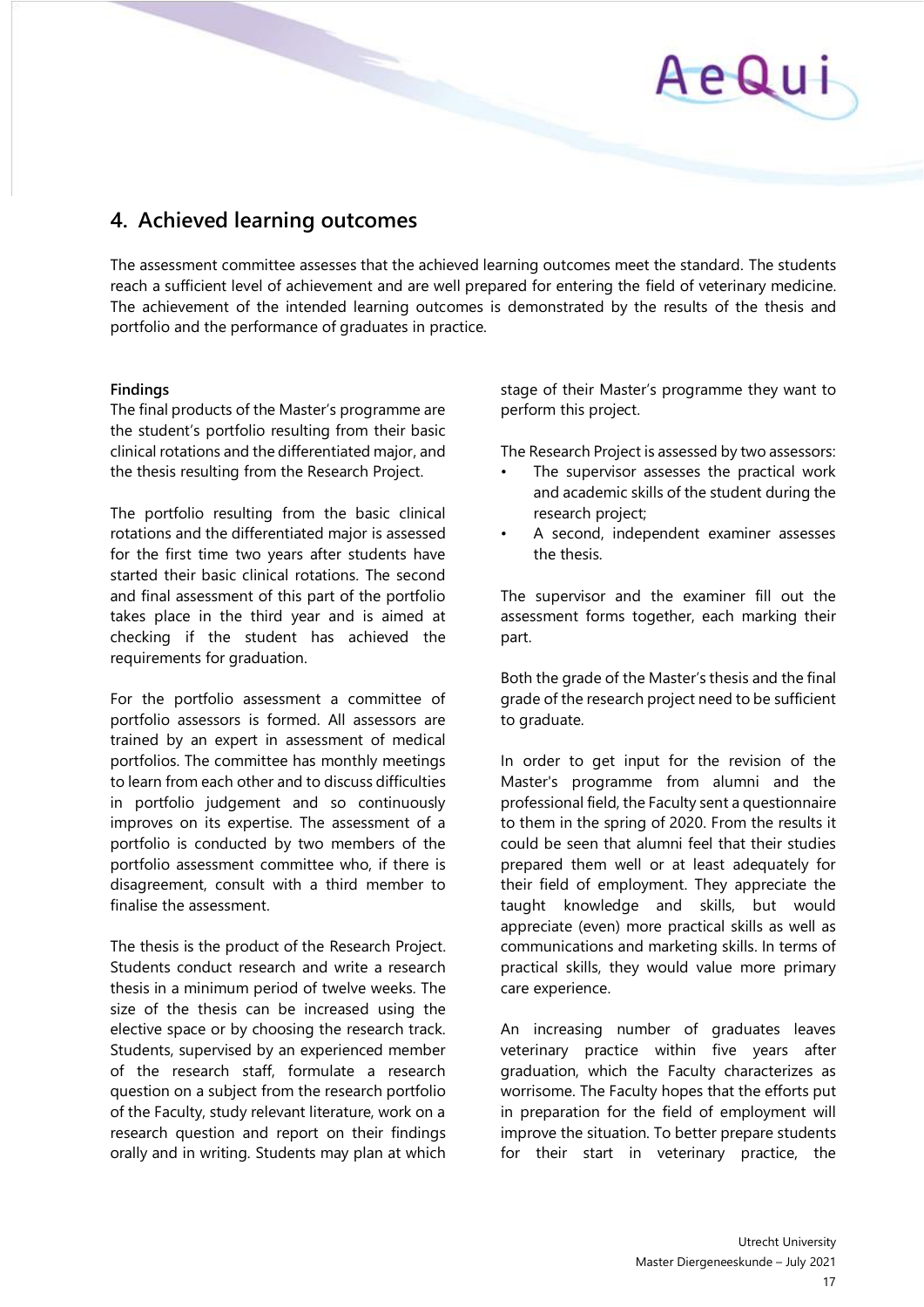programme is developing a number of (extracurricular) activities for students, some in co-operation with the KNMvD (Royal Dutch Society for Veterinary Medicine, the Dutch professional veterinary association). Among others, students can meet and talk to young vets in an event called 'Ready, Vet, Go!'.

#### **Considerations**

The committee reviewed fifteen recent theses by students of the programme and scrutinised the portfolios of these students. The students are divided into the three differentiations. The committee established that all theses met the requirements. On average the theses are of good quality. The theses are graded similarly by the assessment committee compared to the programme. Together with the outcomes of the portfolio's, these outcomes illustrate that the students have achieved the intended learning outcomes as formulated by the programme.

The committee is positive about the way the portfolio is assessed. The thesis is examined by 2 examiners and any gross disparity is dealt with by a third independent examiner.

Based on evaluations and based on the discussion with the work field representatives, the

committee concludes that alumni perform well in veterinary practice and easily find employment. The committee is positive about the efforts that the Faculty makes to prepare them even better for the start and to prevent alumni to leave the veterinary field after just a few years. Increasing the experience in primary care is one of the adjustments in the programme that the committee welcomes, as mentioned before.

The alumni are not structurally questioned about their experiences with the study programme and the connection to the professional field. Also, the programme does not get any structured feedback from their employers. As advised under standard 1, the programme should consider establishing an Advisory Board, in which the connection of the Master's programme to the field could be discussed. In addition, the committee recommends regular contact with alumni to get valuable input for the improvement of the programme.

Based on the interviews and examination of the underlying documentation, the assessment committee establishes that the programme **meets this standard**.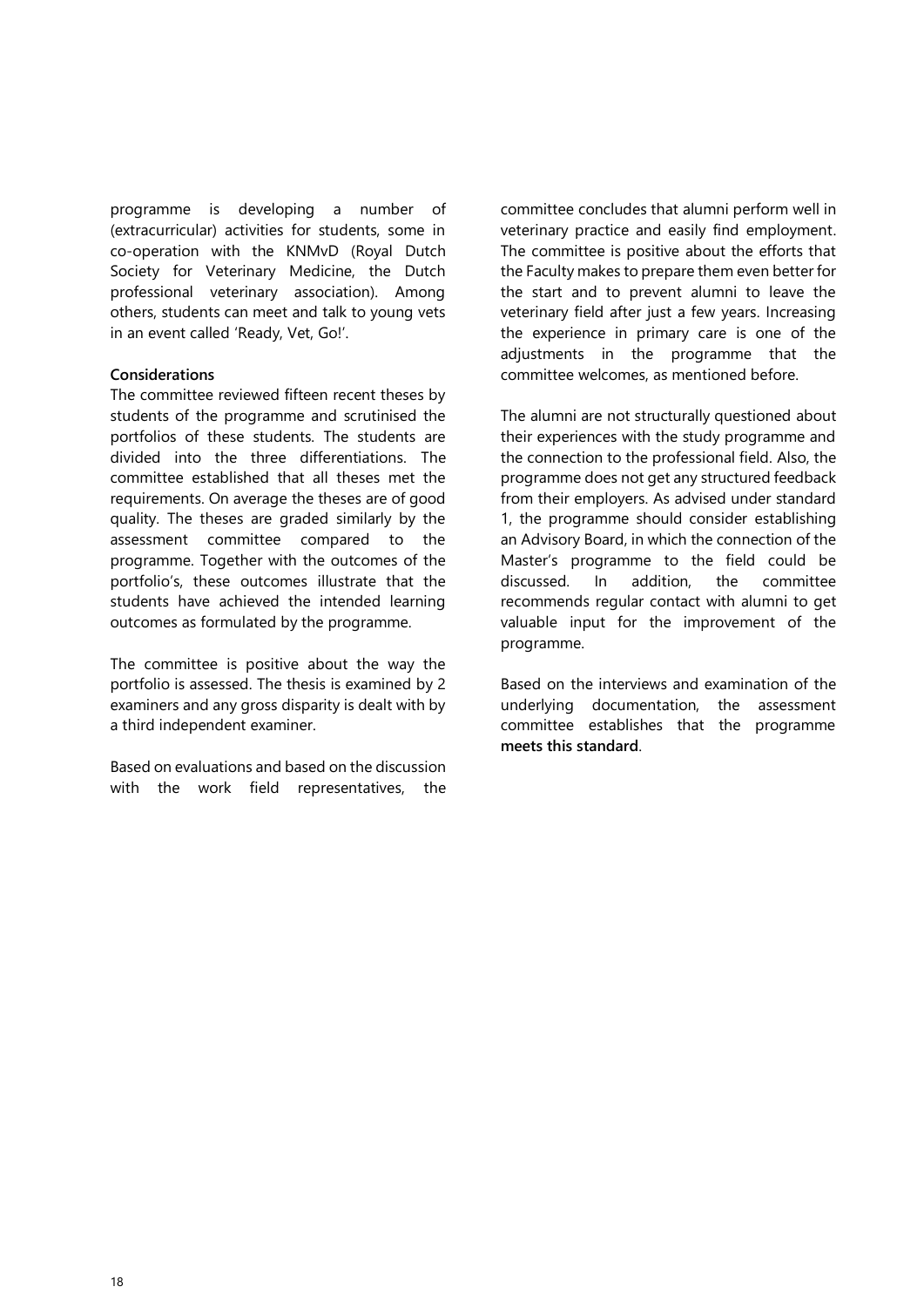

**Attachments**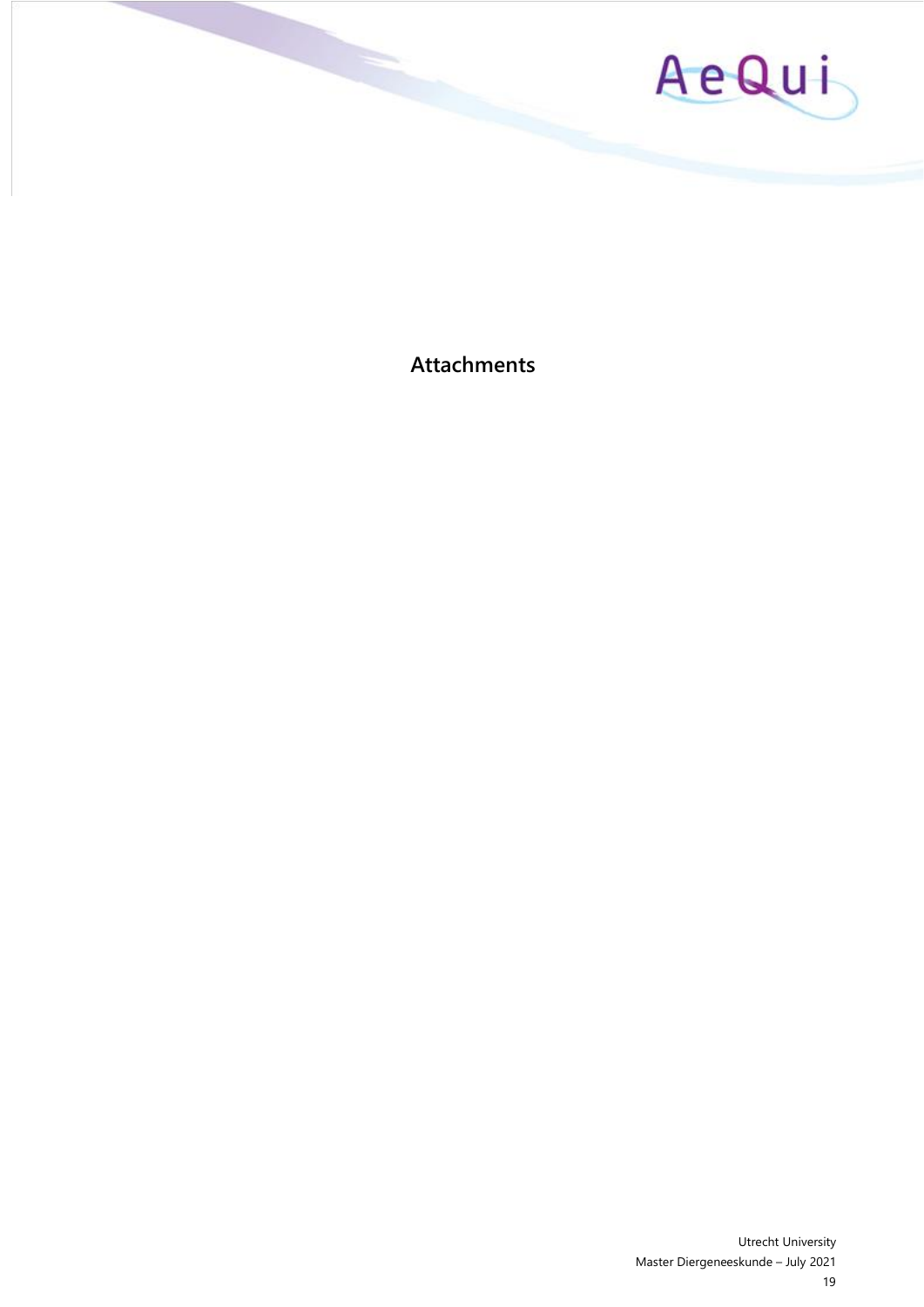# **Attachment 1 Assessment committee**

| Prof. dr. D.J (David) Argyle   | William Dick Professor of Veterinary Clinical Studies (since 2005),<br>Dean of Veterinary Medicine and Head of School (since 2011)                                                                                                                                                                                                          |
|--------------------------------|---------------------------------------------------------------------------------------------------------------------------------------------------------------------------------------------------------------------------------------------------------------------------------------------------------------------------------------------|
| dr. H.A.T. (Heleen) Miedema    | Director of the Education Division University of Twente Faculty of<br>Science and Technology                                                                                                                                                                                                                                                |
| Prof.dr. F. (Fedde) Scheele    | Professor in Health Systems Innovation and Education, a<br>combined professorship at the School of Medical Sciences of the<br>VU medical centre and at the Athena institute for<br>transdisciplinary research, VU, Amsterdam - OLVG Gynaecologist<br>and Dean for education of health professionals and for scientific<br>work (since 2015) |
| Prof.dr. K.E. (Kerstin) Müller | Professor for Internal Medicine and Surgery of Ruminants,<br>Faculty of Veterinary Medicine, Freie Universität Berlin, Germany<br>- Managing Director Clinic for Ruminants and Pigs, Faculty of<br>Veterinary Medicine, Freie Universität Berlin, Germany                                                                                   |
| E. (Esben) Østergaard Eriksen  | MSc Veterinary Medicine and PhD student University of<br>Copenhagen, department of Veterinary Medicine and Animal<br>Sciences                                                                                                                                                                                                               |

The panel was supported by Linda van der Grijspaarde, MSc.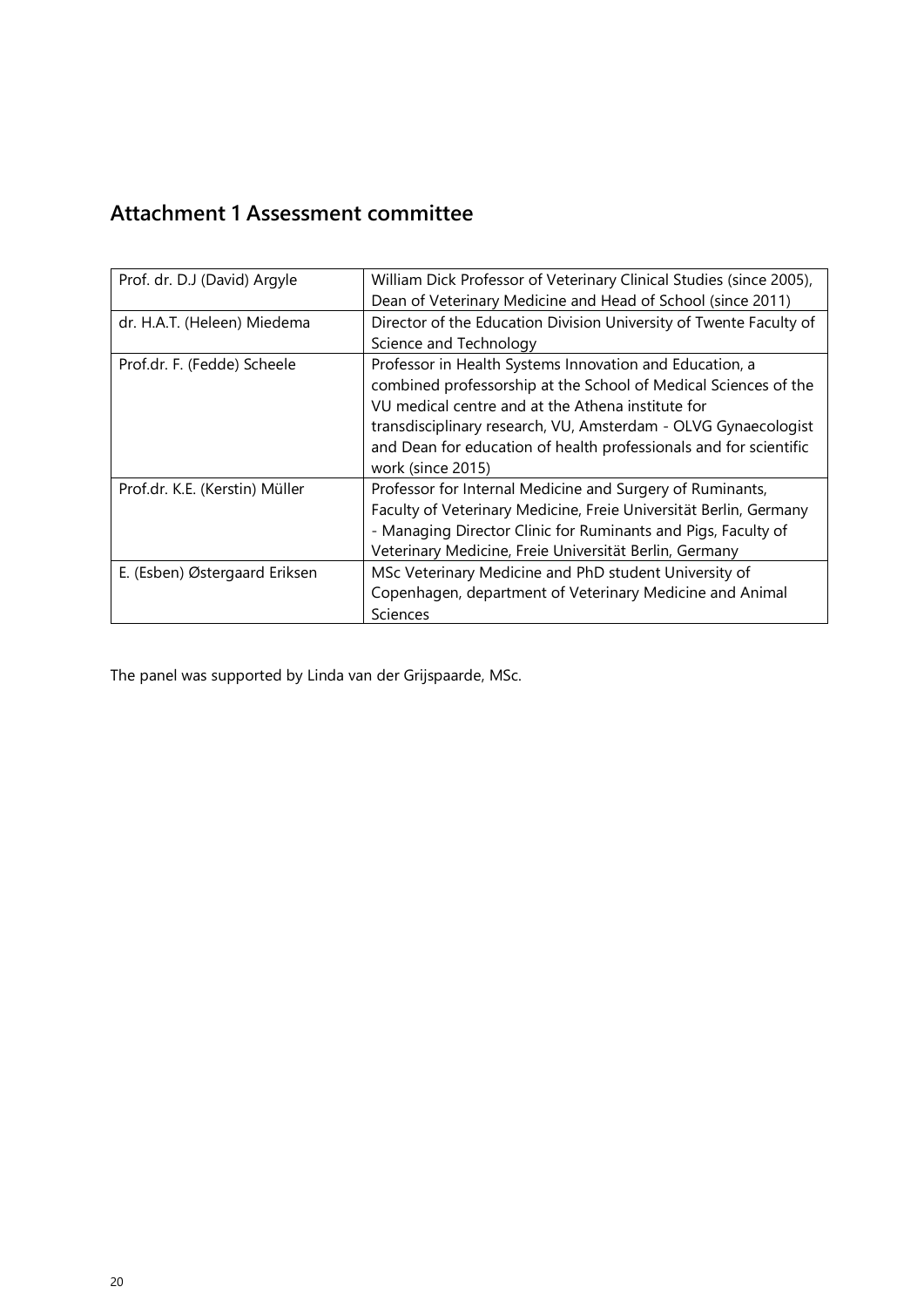

# **Attachment 2 Program of the assessment**

#### *Online visit*

*Wednesday 19 May 2021*

- 9:00: 9:45 Assessment committee deliberations
- 9:45 10:30 Management
- 10:30 10:45 Short Break
- 10:45 11:30 Bachelor's students
- 11:30 12:15 Master's students
- 12:15 13:15 Break for lunch, Open Office Hour, Blackboard tour
- 13:15 13:45 Alumni
- 13:45 14:00 Short break
- 14:00 14:45 Field of employment
- 14:45 15:00 Short break
- 15:00 15:15 Possibility for feedback on process
- 15:15 16:15 Assessment committee deliberations

# *Thursday 20 May 2021*

- 9:00 9:45 Bachelor's lecturers
- 9:45 10:30 Master's lecturers
- 10:30 10:45 Short break
- 10:45 11:15 Board of Examiners Bachelor's programme
- 11:15 11:45 Board of Examiners Master's programme
- 11:45 12:00 Short break
- 12:00 12:15 Closing discussion with board & management
- 12:15 13:15 Break for lunch
- 13:15 15:15 Assessment committee deliberations
- 15:15 16:30 Development discussion
- 16:30 17:00 Feedback to all interested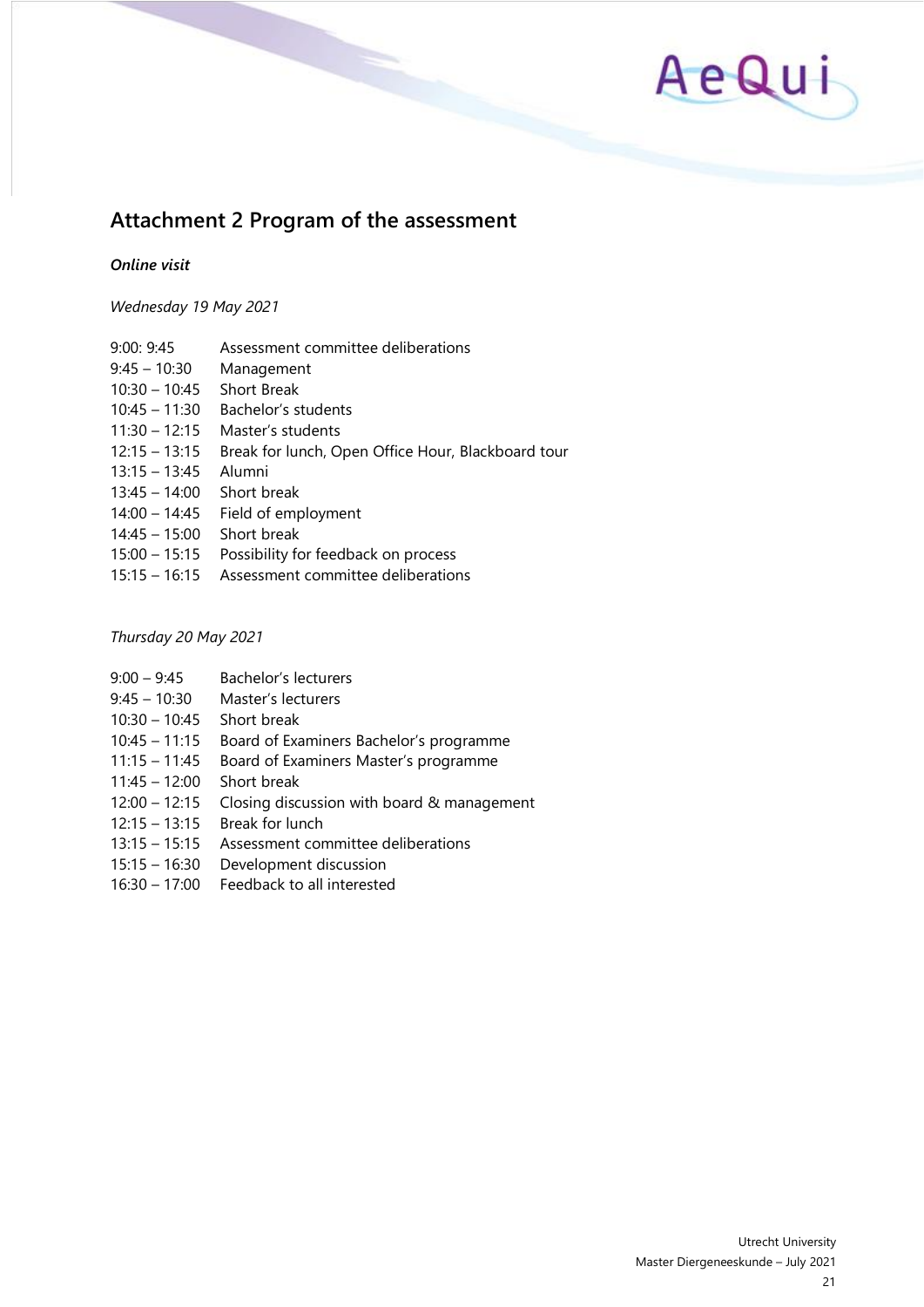# **Attachment 3 Documents**

- Course evaluations Bachelor and Master 2019
- Accreditation report 2014
- Annual report Board of Examiners Bachelor and Master 2018-2019 and 2019-2020
- Applicability of progress testing in veterinary medicine
- Assessment plan Bachelor's programme and Master's programme
- Assessment policy
- Besteding studievoorschotmiddelen
- Curriculum survey B-VM 2019
- Development and validation of a competency framework
- Education and Examination Regulations Bachelor and Master
- Educational concept
- Eindrapport Stationstoetscommissie
- Employment rates Veterinary Medicine Graduates
- Erasmus+ Progress testing proposal
- EU directive 2013\_55
- Examination requirements Companion Animals
- Examination requirements Equine
- Examination requirements Farm Animals and Vet
- Faculty Strategic Plan 2017-2021
- Framework Revised Master's programme
- Handboek Kwaliteitszorg
- List of Lecturers active in the programme
- Master revision questionnaire
- National Student Survey 2019 Bachelor and Master
- Netherlands Qualification Framework level 6 and 7
- New Faculty building
- Organigramme FVM
- OSCE exemption letter 2019-2020
- Partner universities
- Plan of action assessment committee
- Progress Assessment
- Repository of Online Veterinary Resources
- Selection regulations
- Self-reflection 2014
- Student mobility
- Study guide Master's thesis
- Study quide research project
- Summer School prep course
- TCD advisory report
- Thesis review report
- Track descriptions
- Utrecht University Education Guidelines
- Student chapters (including clips of buildings, facilities and education)
- Master theses of 15 students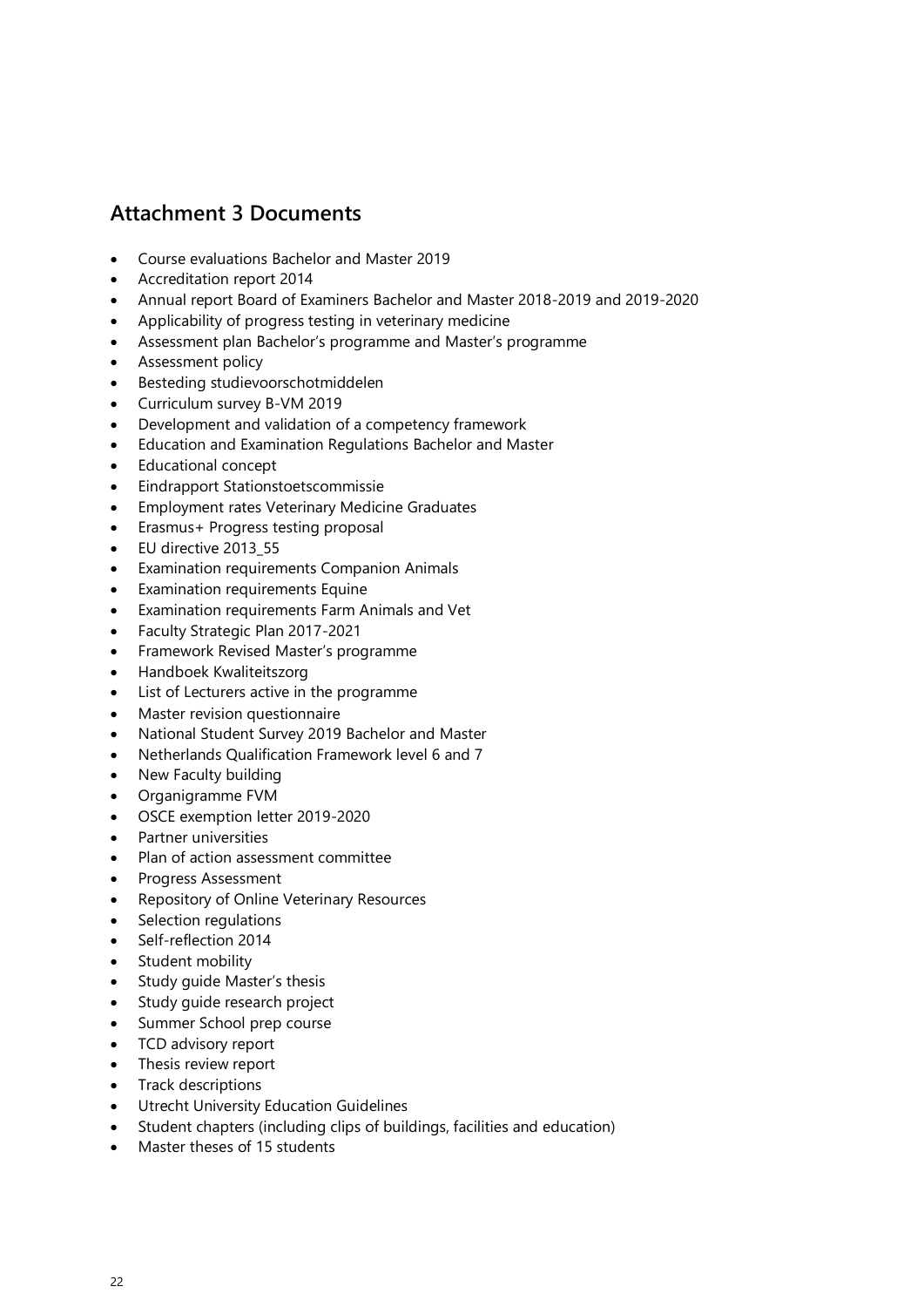**To:** Sacha Maier[s.maier@nvao.net]

**Cc:** Caussin, J. (Julia)[j.caussin@uu.nl]

**From:** Dulmen Krumpelman, D.J.P. van (Ditte)

**Sent:** Thur 14/10/2021 1:15:38 PM

**Subject:** RE: Accreditatierapport master Diergeneeskunde (010501)

Beste Sacha Maier,

Bedankt voor je mail. Er zijn door onze opleiding inderdaad ook 15 masterscripties voorgelegd aan het panel, ik zal contact opnemen met AeQui om het rapport aan te laten passen en stuur het nieuwe rapport zo snel mogelijk toe. Vriendelijke groeten,

Ditte van Dulmen

**Ditte van Dulmen Krumpelman MA** | Beleidsmedewerker Onderwijs | Directie Studenten, Onderwijs & Onderzoek | Universiteit Utrecht | Vanwege de COVID-19-maatregelen werk ik vanuit huis, ik ben bereikbaar via e-mail en MS Teams | werkdagen: maandag t/m donderdag

**Van:** Sacha Maier <s.maier@nvao.net> **Verzonden:** maandag 11 oktober 2021 16:57 **Aan:** Dulmen Krumpelman, D.J.P. van (Ditte) <D.vanDulmen@uu.nl> **Onderwerp:** Accreditatierapport master Diergeneeskunde (010501)

Beste Ditte van Dulmen,

Als behandelaar van de accreditatierapporten van de bachelor en master Diergeneeskunde viel mij het volgende op. In het rapport over de masteropleiding staat bij het overzicht van het bestudeerde materiaal (op pagina 22): Bachelor theses of 15 students.

Ik heb begrepen van AeQui dat de secretaris van dit rapport zich waarschijnlijk vergist heeft, en dat het moet zijn: Master theses of 15 students.

Kunt u bevestigen dat het panel inderdaad 15 master thesis heeft beoordeeld en zo ja, kunt u AeQui dan vragen om het rapport op dit punt aan te passen?

Als het aangepaste rapport bij de NVAO is ontvangen, zal ik de aanvraag zo snel mogelijk verder afhandelen.

Alvast dank voor uw reactie.

Vriendelijke groet, Sacha Maier



**Sacha Maier** Beleidsmedewerker Nederland

**Nederlands-Vlaamse Accreditatieorganisatie** Parkstraat 83 • 2514 JG Den Haag P.O. Box 85498 • 2508 CD Den Haag T +31 (0)70 312 2335 • M +31 (0)6 143 24 803 [www.nvao.net](https://eur04.safelinks.protection.outlook.com/?url=http%3A%2F%2Fwww.nvao.net%2F&data=04%7C01%7Cs.maier%40nvao.net%7Cf08bcf08cae24b9efb1d08d98f14b805%7Ca6f0feabaa8748ad9e8129d70eb0b524%7C1%7C0%7C637698141433172618%7CUnknown%7CTWFpbGZsb3d8eyJWIjoiMC4wLjAwMDAiLCJQIjoiV2luMzIiLCJBTiI6Ik1haWwiLCJXVCI6Mn0%3D%7C1000&sdata=PZ%2Fz9vo9%2Bj1BOH314heSvEIc%2Bma8EnyoDNuGuwpo60Y%3D&reserved=0)